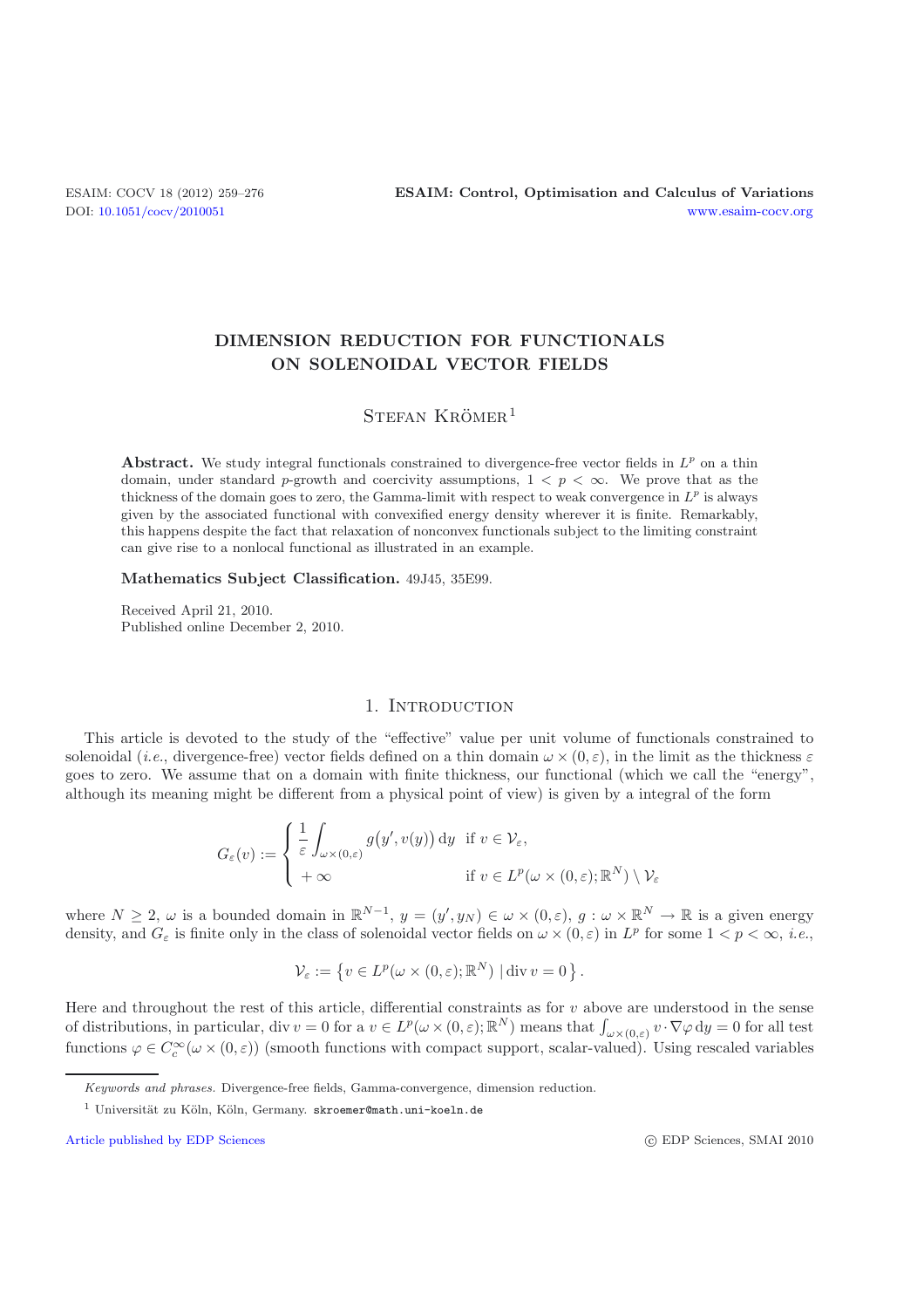given by  $x = (x', x_N) = (y', \varepsilon^{-1}y_N)$  and  $u(x) = v(x', \varepsilon x_N)$ ,  $G_{\varepsilon}$  is transformed into a functional defined on a functional defined on a fixed domain:

$$
F_{\varepsilon}(u) := \begin{cases} \int_{\Omega} f(x, u(x)) dx, & \text{if } u \in \mathcal{U}_{\varepsilon}, \text{ with } \Omega := \omega \times (0, 1), \\ +\infty & \text{if } u \in L^{p}(\Omega; \mathbb{R}^{N}) \setminus \mathcal{U}_{\varepsilon}, \end{cases}
$$

where  $f(x, \cdot) = g(x', \cdot)$  for  $x = (x', x_N) \in \mathbb{R}^{N-1} \times \mathbb{R}$ ,

$$
\mathcal{U}_{\varepsilon} := \left\{ u \in L^p(\Omega; \mathbb{R}^N) \, \middle| \, \mathrm{div}_{\varepsilon} \, u = 0 \right\}
$$

and

$$
\operatorname{div}_{\varepsilon} u := \operatorname{div}' u' + \frac{1}{\varepsilon} \partial_N u^N := \left( \sum_{\alpha=1}^{N-1} \partial_{\alpha} u^{\alpha} \right) + \frac{1}{\varepsilon} \partial_N u^N
$$

for  $u = (u', u^N) = (u^1, \dots, u^N)$ . As this does not further complicate our approach, we allow f to explicitly depend on  $x_N$  as well below. We assume that depend on  $x_N$  as well below. We assume that

$$
f: \Omega \times \mathbb{R}^N \to \mathbb{R} \text{ is a Carathéodory function}^2
$$
 (f:0)

satisfying the following structural conditions:

<span id="page-1-3"></span><span id="page-1-1"></span>
$$
|f(x,\mu)| \le C |\mu|^p + C,\tag{f:1}
$$

<span id="page-1-2"></span>
$$
\text{(coercivity)} \quad f(x,\mu) \ge \frac{1}{C} \left| \mu \right|^p - C,\tag{f:2}
$$

with constants  $C > 0$  and  $1 < p < \infty$ , for every  $\mu \in \mathbb{R}^N$  and a.e.  $x \in \Omega$ .

Using the notion of Γ-convergence introduced by De Giorgi [\[9](#page-17-0)[,10\]](#page-17-1), the effective energy in the limit  $\varepsilon \to 0^+$ is expressed by the Γ-limit of  $F_{\varepsilon}$  with respect to weak convergence in  $L^p$ . For an introduction to the theory of Γ-convergence, the reader is referred to [\[4](#page-17-2)[,7\]](#page-17-3). We use the notation

$$
\Gamma(L_{\text{weak}}^p) - \liminf F_{\varepsilon}(u) := \inf \{ \liminf_{\varepsilon \to 0^+} F_{\varepsilon}(u_{\varepsilon}) \mid u_{\varepsilon} \to u \text{ weakly in } L^p \},
$$
  

$$
\Gamma(L_{\text{weak}}^p) - \limsup F_{\varepsilon}(u) := \inf \{ \limsup_{\varepsilon \to 0^+} F_{\varepsilon}(u_{\varepsilon}) \mid u_{\varepsilon} \to u \text{ weakly in } L^p \}.
$$

Below, we omit the topology indicated in brackets as throughout this paper, this is always the weak topology in  $L^p$ . We say that  $\Gamma - \lim F_{\epsilon}$  exists if  $\Gamma - \liminf F_{\epsilon}$  and  $\Gamma - \limsup F_{\epsilon}$  coincide, in which case this quantity is denoted by  $\Gamma - \lim F_{\varepsilon}$ . In particular, the use of the weak topology in  $L^p$  causes a process of relaxation in the limit, roughly speaking because energetically favorable microstructures of a characteristic size converging to zero as  $\varepsilon \to 0$  are allowed along the sequences generating the effective (macroscopic) limiting energy.

The corresponding problem of dimension reduction for functionals depending on gradients instead of divergence-free fields was investigated by Le Dret and Raoult [\[18](#page-17-4)[–20\]](#page-17-5) and stimulated a great deal of further research, including the study of different scalings, partially with energy densities that are realistic from the point of view of hyperelasticity (see [\[15\]](#page-17-6) and the references therein), as well as extensions to non-flat limiting surfaces [\[22](#page-17-7)[,23](#page-17-8)].

Recently, dimension reduction problems for Ginzburg-Landau-type functionals, involving a magnetic potential which is divergence-free as a choice of gauge, were studied in  $[1,6]$  $[1,6]$ . In both cases, the relevant parts of the energy density (apart from compact perturbations) are convex and thus no relaxation occurs during the limit process, avoiding the main difficulty of our problem. Relaxation and homogenization of functionals constrained to solenoidal matrix fields were treated in [\[2](#page-16-1)[,29](#page-17-10)] (for related results and some physical background also see [\[16](#page-17-11)[,28\]](#page-17-12)), as well as in [\[5](#page-17-13)[,12](#page-17-14)[,14\]](#page-17-15) for a more general constraint of the form  $Au = 0$ . In this context, A is a linear differential operator assumed to satisfy Murat's condition of constant rank [\[26\]](#page-17-16), and apart from the examples in [\[21](#page-17-17)[,24](#page-17-18)[,31\]](#page-17-19),

<span id="page-1-0"></span> $^{2}$ *I.e.* measurable in its first and continuous in its second variable.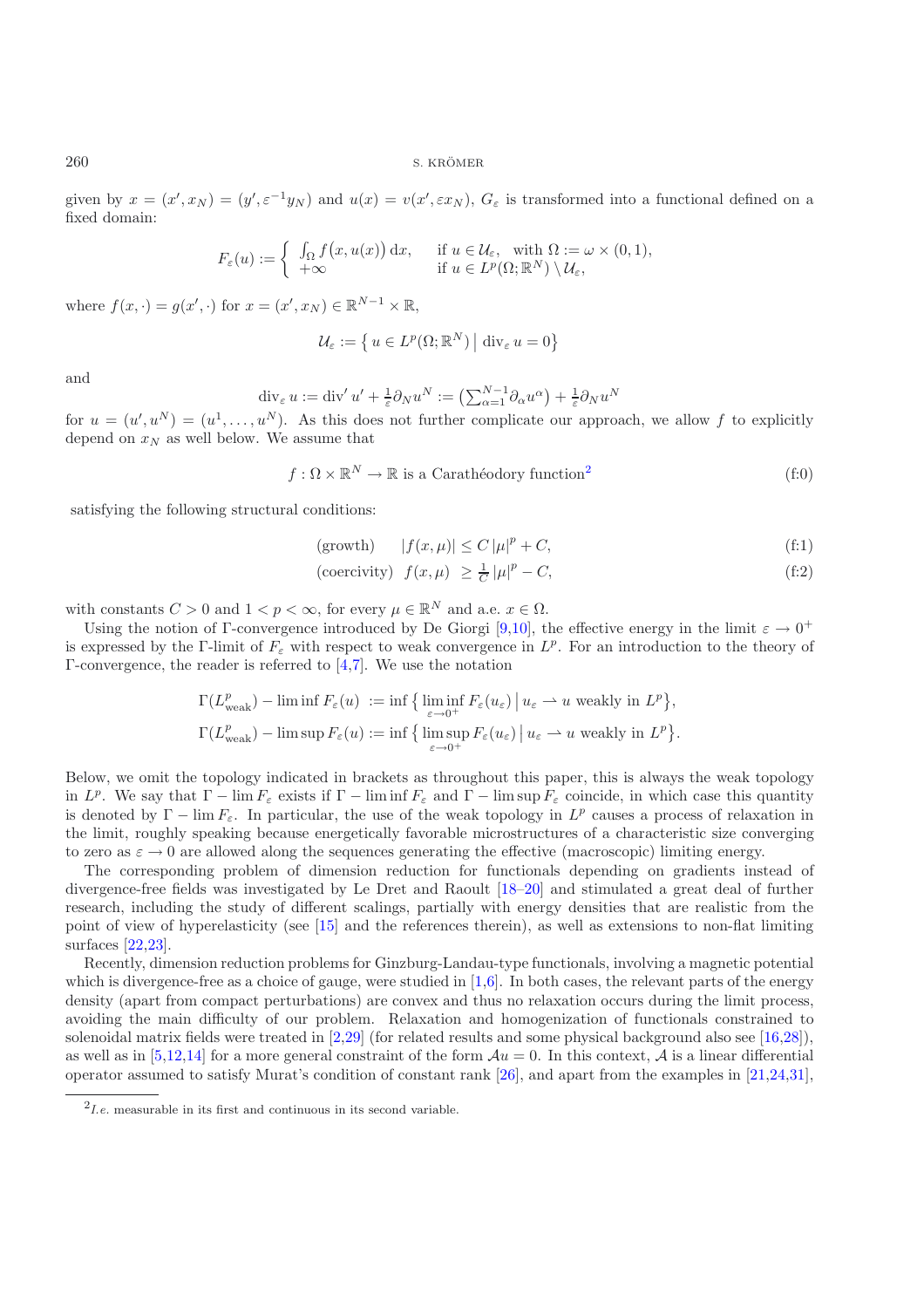very little is known if this condition is violated. In our framework,  $\mathrm{div}_{\varepsilon}$  satisfies the condition of constant rank for each  $\varepsilon$ , but the associated limiting operator div<sub>0</sub> (div<sub>0</sub> u :=  $\partial_N u^N$  for  $u : \Omega \to \mathbb{R}^N$ ) does not. From the point of view of the theory for A-free fields developed in [\[5](#page-17-13)[,14\]](#page-17-15), this means that important bounds for the projection operator onto div<sub>e</sub>-free fields and its complementary projection are not uniform in  $\varepsilon$  and projecting tends to create large errors as  $\varepsilon \to 0^+$  (*cf.* Rem. [2.8\)](#page-4-0). Hence, we can (and do) use the projection only along sequences that are asymptotically div<sub>e</sub>-free in a very strong sense (*cf.* Lem. [2.9\)](#page-4-1).

As we shall see, the divergence-free dimension reduction problem with nonconvex energy density exhibits some intriguing features that do not occur in the gradient case. In particular, it turns out that dimension reduction and direct relaxation in the limit setting do not yield the same result in general. While the former simply leads to convexification by our main theorem stated below, the latter may give rise to a nonlocal functional as illustrated by the example discussed in Proposition [3.3.](#page-3-0)

Unless indicated otherwise, we assume throughout that

 $N \geq 2$ ,  $\omega \subset \mathbb{R}^{N-1}$  is open and bounded,  $\Omega := \omega \times (0, 1)$  and  $1 < p < \infty$ .

<span id="page-2-1"></span>**Theorem 1.1.** *Suppose that* [\(f:0\)](#page-1-1)–[\(f:2\)](#page-1-2) *are satisfied.* Then  $\Gamma$  –  $\lim_{\varepsilon \to 0^+} F_{\varepsilon}$  *(with respect to weak convergence in* <sup>L</sup><sup>p</sup>*) exists, and it has the representation*

$$
\Gamma - \lim F_{\varepsilon}(u) = \begin{cases} F^{**}(u) := \int_{\Omega} f^{**}(x, u) dx & \text{if } u \in \mathcal{U}_0, \\ +\infty & \text{if } u \in L^p(\Omega; \mathbb{R}^N) \setminus \mathcal{U}_0, \end{cases}
$$

*where for each*  $x, f^{**}(x, \cdot)$  *denotes the convex envelope of*  $f(x, \cdot)$  *and* 

$$
\mathcal{U}_0 := \left\{ u \in L^p(\Omega; \mathbb{R}^N) \middle| \partial_N u^N = 0 \text{ in } \Omega \right\}.
$$

It is fairly easy to see that both  $\Gamma$  – lim sup  $F_{\varepsilon}(u)$  and  $\Gamma$  – lim inf  $F_{\varepsilon}(u)$  are finite if and only if  $u \in \mathcal{U}_0$ (Lems. [2.2](#page-2-0) and [2.3\)](#page-3-0), and the lower bound for  $\Gamma$  – lim inf  $F_{\varepsilon}(u)$  is of course a simple consequence of the weak lower semicontinuity of convex functionals (Prop. [2.6\)](#page-3-1). However, the upper bound,  $\Gamma - \limsup F_{\varepsilon}(u) \leq F^{**}(u)$ for  $u \in \mathcal{U}_0$ , is far more difficult than in the gradient case. The main issue here is that *a priori*, we do not know whether or not  $\Gamma$  – lim sup  $F_{\varepsilon}$  is a local integral functional. The usual trick for a proof of this property, based on "localizing" a sequence  $u_{\varepsilon}$  that weakly converges to zero by multiplying it with suitable smooth cutoff functions with the desired support. In the gradient case, the fields u with finite Γ-limit are independent of  $x^N$ , whence it suffices to localize in the first  $N-1$  variables. By contrast, in our setting, only the last component  $u^N$  is independent of  $x_N$ , and we have to somehow localize in  $x_N$  as well. But using a cut-off in  $X_N$ as described above does not work, because the distance of the modified sequence to the set of div $_{\epsilon}$ -free fields in  $L^p$  may be of an order approaching  $1/\varepsilon$  which is an error too large to handle. Indeed, our proof of the upper bound in Section [4](#page-8-0) (culminating in Prop. [4.9\)](#page-4-1) does not use this kind of truncation in direction  $x_N$ , instead relying on a rather explicit construction of suitable sequences with small support in direction of  $x_N$  which are asymptotically div<sub> $\varepsilon$ </sub>-free in the sense that their distance to  $\mathcal{U}_{\varepsilon}$  with respect to the norm of  $L^p$  goes to zero as  $\varepsilon \to 0^+$  (by Lem. [2.9\)](#page-4-1). A prototype of this construction for a simple example is presented in Proposition [3.5.](#page-3-2)

## 2. Preliminary observations

We first observe that both  $\Gamma$  – lim sup  $F_{\varepsilon}(u)$  and  $\Gamma$  – lim inf  $F_{\varepsilon}(u)$  are finite if and only if  $u \in \mathcal{U}_0$ . The following simple density result turns out to be useful.

# **Lemma 2.1.** *With respect to the strong topology in*  $L^p(\Omega; \mathbb{R}^N)$ ,  $\mathcal{U}_0 \cap C^\infty(\overline{\Omega}; \mathbb{R}^N)$  *is dense in*  $\mathcal{U}_0$ *.*

<span id="page-2-0"></span>*Proof.* Let  $u \in \mathcal{U}_0$ , and extend  $u = (u^1, \ldots, u^N)$  to a function in  $L_{loc}^p(\mathbb{R}^N; \mathbb{R}^N)$  such that  $u^j = 0$  on  $\mathbb{R}^N \setminus \Omega$  for  $i = 1, \ldots, N-1, u^N = 0$  on  $\mathbb{R}^N \setminus (\omega \times \mathbb{R})$  and  $u^N(x', x_N)$  is still consta  $j = 1, \ldots, N-1, u^N = 0$  on  $\mathbb{R}^N \setminus (\omega \times \mathbb{R})$  and  $u^N(x', x_N)$  is still constant in  $x_N$  for a.e.  $x' \in \omega$ . Mollifying in the usual way viable a sequence  $(u_1)_{i \in \mathbb{N}}$  in  $C^\infty(\mathbb{R}^N) \cap \mathcal{U}_0$  with  $u_i \to u$  strongly the usual way yields a sequence  $(u_k)_{k\in\mathbb{N}}$  in  $C^{\infty}(\mathbb{R}^N;\mathbb{R}^N) \cap \mathcal{U}_0$  with  $u_k \to u$  strongly in  $L^p(\Omega;\mathbb{R}^N)$ .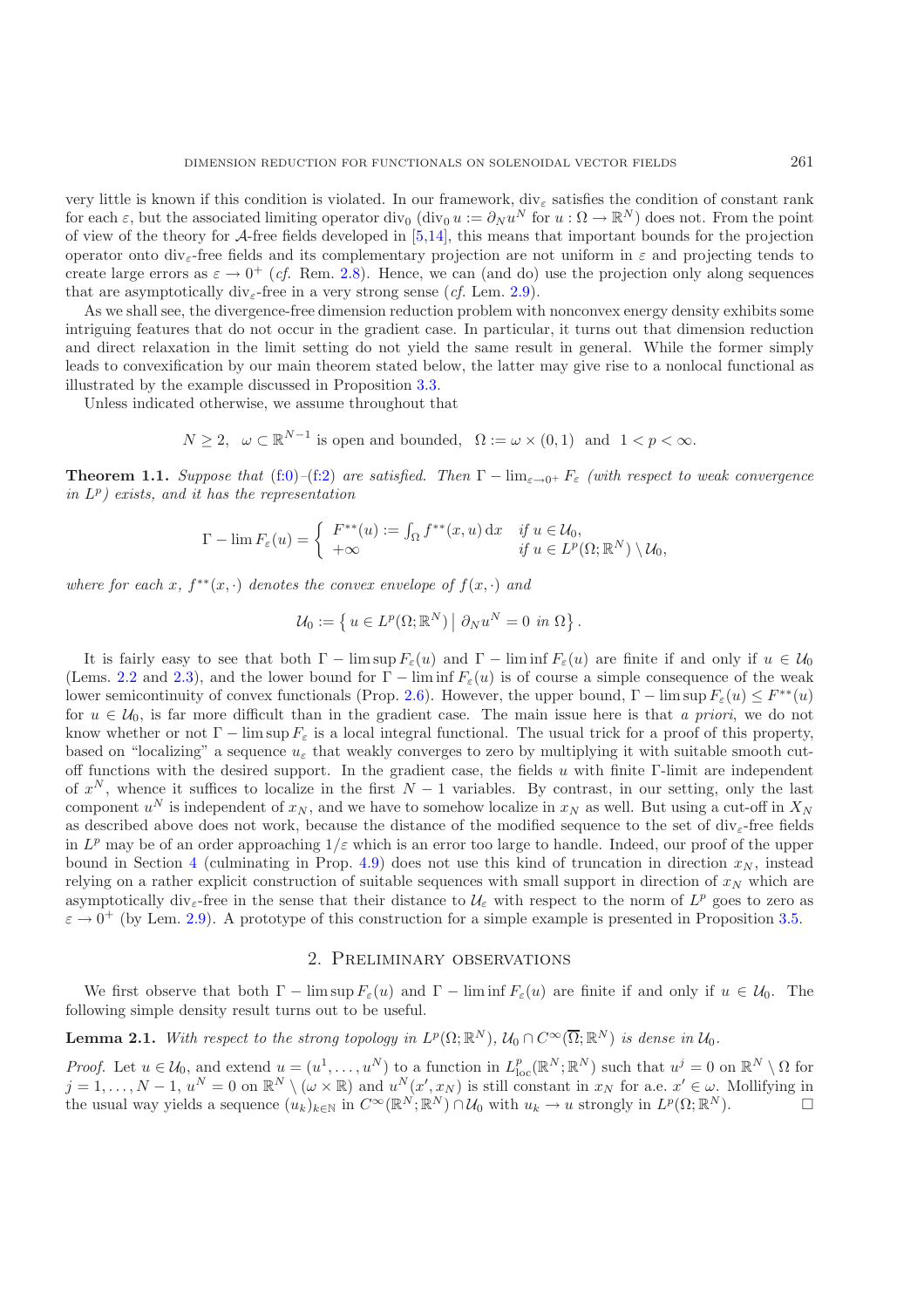**Lemma 2.2.** *Let*  $v_n$  *be a bounded sequence in*  $L^p(\Omega)$  *with*  $v_n \to v_\infty$  *weakly in*  $L^p(\Omega)$ *, and suppose that*  $\partial_N v_n \to 0$ *in the sense of distributions. Then*  $v_{\infty}$  *is constant in*  $x_N$ *. In particular, if*  $(u_{\varepsilon}) \subset \mathcal{U}_{\varepsilon}$  *and*  $u_{\varepsilon} \to u$  *weakly in*  $L^p$ *, then*  $u \in \mathcal{U}_0$ .

*Proof.* For every  $\varphi \in C_0^{\infty}(\omega)$  and every  $\eta \in C_0^{\infty}((0,1))$ , we have

$$
0 = \lim_{n \to \infty} \int_{\omega} \int_{(0,1)} v_n(x',x_N) \varphi(x') \dot{\eta}(x_N) dx_N dx' = \int_{\omega} \int_{(0,1)} v_{\infty}(x',x_N) \varphi(x') \dot{\eta}(x_N) dx_N dx'.
$$

In particular, since  $\varphi$  was arbitrary, we get

$$
\int_{(0,1)} v_{\infty}(x',x_N)\dot{\eta}(x_N) dx_N = 0 \text{ for a.e. } x' \in \omega \text{ and every } \eta \in C_0^{\infty}((0,1)),
$$

which in turn implies that  $v_{\infty}(x', x_N)$  is constant in  $x_N$ .

<span id="page-3-0"></span>**Lemma 2.3.** *For every*  $u \in \mathcal{U}_0$ *, there exists a sequence*  $(u_{\varepsilon}) \subset \mathcal{U}_{\varepsilon}$  *such that*  $u_{\varepsilon} - u \to 0$  *in*  $L^p(\Omega; \mathbb{R}^N)$ *.* 

**Remark 2.4.** Using Lebesgue's theorem, [\(f:0\)](#page-1-1) and [\(f:1\)](#page-1-3), we get that  $\lim F_{\varepsilon}(u_{\varepsilon}) = \int_{\Omega} f(x, u) dx < \infty$ , and thus  $\Gamma = \limsup F(u) < \infty$  for every  $u \in \mathcal{U}$  $\Gamma$  –  $\limsup F_{\varepsilon}(u) < \infty$  for every  $u \in \mathcal{U}_0$ .

*Proof of Lemma* [2.3](#page-3-0)*.*

**Step 1:** Assume in addition that  $u \in C^1(\overline{\Omega}; \mathbb{R}^N)$ .

For  $j = 1, ..., N - 1$  define  $u_{\varepsilon}^{j} := u^{j}$ , and let

$$
u_{\varepsilon}^{N}(x',x_{N}) := u^{N}(x',x_{N}) - \varepsilon \int_{0}^{x_{N}} \operatorname{div}' u(x',t) dt,
$$

where div'  $u = \partial_1 u^1 + \ldots + \partial_{N-1} u^{N-1}$ . We thus have that  $\text{div}_{\varepsilon} u_{\varepsilon} = 0$  and  $u_{\varepsilon} \to u$  strongly in  $L^p$ , whence  $v_{\varepsilon} := u_{\varepsilon}$  has the asserted properties.

**Step 2:** The general case.

By Lemma [2.1,](#page-2-1) there exists a sequence  $(u_k) \subset C^1(\overline{\Omega}; \mathbb{R}^N) \cap \mathcal{U}_0$  with  $u_k \to u$  strongly in  $L^p(\Omega; \mathbb{R}^N)$  as  $k \to \infty$ . For each k and each  $\varepsilon$ , we define  $u_{k,\varepsilon} \in \mathcal{U}_{\varepsilon}$  as in the first step, using  $u_k$  instead of u. Now choose  $(k(\varepsilon))_{\varepsilon>0}$  with  $k(\varepsilon) \to \infty$  slow enough such that  $\varepsilon \| u_{k(\varepsilon)} \|_{C^1(\overline{\Omega};\mathbb{R}^N)} \to 0$  as  $\varepsilon \to 0$ . As a consequence,  $u_{\varepsilon} := u_{k(\varepsilon),\varepsilon}$  converges to u strongly in  $L^p$ , and it satisfies div<sub> $\varepsilon$ </sub>  $u_{\varepsilon} = 0$  by construction.  $\Box$ 

<span id="page-3-2"></span>To prove the lower bound  $\Gamma-\liminf F_{\varepsilon}(u) \geq F^{**}(u)$  for  $u \in \mathcal{U}_0$ , we first recall the well known characterization of weak lower semicontinuity of convex functionals:

**Theorem 2.5** (see [\[17\]](#page-17-20) or [\[13\]](#page-17-21), *e.g.*). *Suppose that* f *satisfies* [\(f:0\)](#page-1-1). Then the functional  $J: L^p(\Omega, \mathbb{R}^N) \to [0, \infty]$ ,  $J(u) := \int_{\Omega} f(x, u) dx$ , is lower semicontinuous with respect to weak convergence in  $L^p$  if and only if  $f(x, \cdot)$  is<br>convergence in  $\Omega^p$  if and only if  $f(x, \cdot)$  is *convex for a.e.*  $x \in \Omega$ *.* 

As an immediate consequence, we have:

<span id="page-3-1"></span>**Proposition 2.6** (lower bound). *Suppose that the assumptions of Theorem* [1.1](#page-2-1) *hold. Then for every*  $u \in U_0$ ,

$$
\Gamma-\liminf F_{\varepsilon}(u) \geq F^{**}(u).
$$

<span id="page-3-3"></span>For the upper bound, we have to construct a suitable sequence  $(u_{\varepsilon}) \subset \mathcal{U}_{\varepsilon}$  such that  $u_{\varepsilon} \to u$  in  $L^p$  and  $F_{\varepsilon}(u_{\varepsilon}) \to F^{**}(u)$ , starting from a given  $u \in \mathcal{U}_0$ . The main problem here is the constraint div<sub> $\varepsilon$ </sub>  $u_{\varepsilon} = 0$ . In particular, we rely on a projection onto  $\text{div}_{\varepsilon}$ -free fields, which is based on the following special case of the projection used in [\[14\]](#page-17-15).

 $\Box$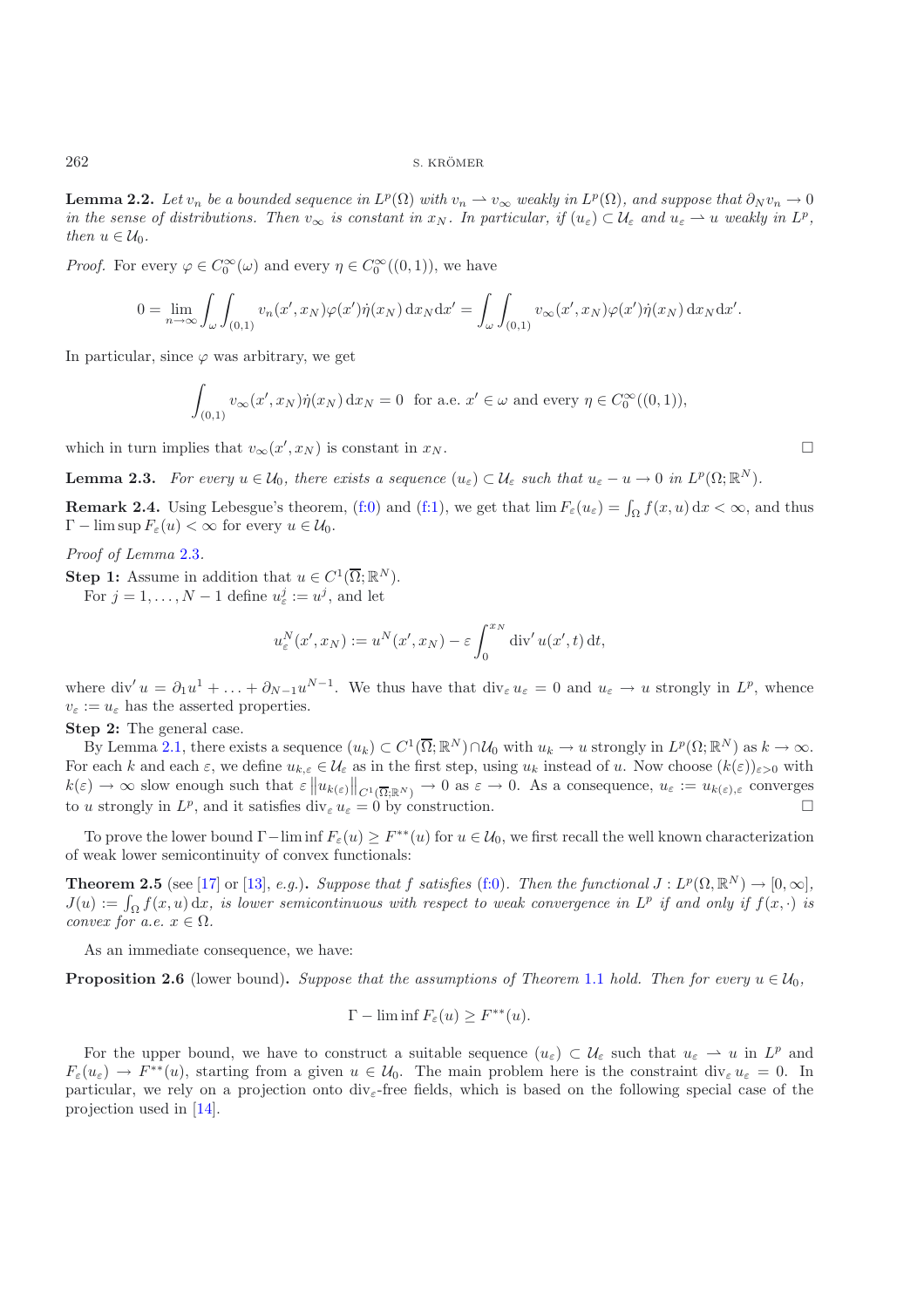**Lemma 2.7.** *Let*  $1 < p < \infty$  *and let*  $Q \subset \mathbb{R}^N$  *be an open cube. For every*  $\epsilon > 0$ *, there exists a linear operator*  $P_{\varepsilon}: L^p(Q; \mathbb{R}^N) \to L^p(Q; \mathbb{R}^N)$  *with the following properties:* 

- (i)  $\text{div}_{\varepsilon} \mathcal{P}_{\varepsilon} u = 0$  *on*  $\mathbb{R}^N$  *for every*  $u \in L^p(Q; \mathbb{R}^N)$ *, where*  $\mathcal{P}_{\varepsilon} u$  *is extended*  $Q$ -periodically.
- (ii)  $P_{\varepsilon}w = w$  *for every*  $w \in L^p(Q; \mathbb{R}^N)$  *such that*  $\text{div}_{\varepsilon}w = 0$  *on*  $\mathbb{R}^N$ *, where w is identified with its Q-periodic extension to*  $\mathbb{R}^N$ *.*
- 
- (iii)  $\|\mathcal{P}_{\varepsilon}u\|_{L^p(Q;\mathbb{R}^N)} \leq C_{\varepsilon} \|u\|_{L^p(Q;\mathbb{R}^N)}$  for every  $u \in L^p(Q;\mathbb{R}^N)$ , with a constant  $C_{\varepsilon} > 0$  independent of u.<br>(iv)  $\|(I \mathcal{P}_{\varepsilon})u\|_{L^p(Q;\mathbb{R}^N)} \leq C_{\varepsilon} \|\text{div}_{\varepsilon}u\|_{W^{-1,p}(Q)}$  for ev *dent of* u*.*

*Here, on a given domain*  $W^{-1,p}$  *denotes the dual space of*  $W_0^{1,p'}$  *with*  $p' = p/(p-1)$ *.* 

*Proof.* For  $\xi = (\xi', \xi^N) \in \mathbb{R}^N \setminus \{0\}, (\xi', \frac{1}{\varepsilon}\xi) \in \mathbb{R}^{1 \times N}$  has full rank independent of  $\xi \neq 0$ , which means that for<br>fixed  $\varepsilon$  div satisfies Murat's condition of constant rank [26]. Hence, Lemma 2.14 i fixed  $\varepsilon$ , div<sub> $\varepsilon$ </sub> satisfies Murat's condition of constant rank [\[26\]](#page-17-16). Hence, Lemma 2.14 in [\[14](#page-17-15)] applies with  $\mathcal{A} := \text{div}_{\varepsilon}$ <br>  $\square$ and  $\mathbb{T} = \mathcal{P}_{\varepsilon}$ .  $\Box$ 

<span id="page-4-0"></span>**Remark 2.8.** If  $p = 2$  (avoiding the use of general Fourier multiplier theorems), it is easy to see from the proof of Lemma 2.14 in [\[14\]](#page-17-15) that (iii) and (iv) actually hold with constants independent of  $\varepsilon$ . However, we do not exploit this fact, and in any case, the factor  $\frac{1}{\varepsilon}$  hidden in the div<sub> $\varepsilon$ </sub> on the right hand side of (iv) is still a major obstacle even if the constant in (iv) does not blow up as  $\varepsilon \to 0^+$ .

For technical reasons, it is important for us to be able to work with sequences which are not divε-free but can be projected to div<sub>e</sub>-free sequences with an error that is negligible in the limit  $\varepsilon \to 0^+$ . The following application of Lemma [2.7](#page-3-3) gives a useful sufficient criterion for sequences with this property.

<span id="page-4-1"></span>**Lemma 2.9.** *Let*  $\Omega \subset \mathbb{R}^N$  *be open and bounded, let*  $1 < p < \infty$  *and let*  $\varepsilon_n \to 0^+$ *. Then there exists a sequence*  $\sigma \to 0^+$  *such that the following holds: For every sequence*  $(u \to \infty, \mathbb{R}^N)$  *with*  $u \to 0$  $\sigma_n \to 0^+$  *such that the following holds: For every sequence*  $(u_n) \subset L^p(\Omega; \mathbb{R}^N)$  *with*  $u_n \to 0$  *in*  $L^p$  *and* 

$$
\left\| \operatorname{div}_{\varepsilon_n} u_n \right\|_{W^{-1,p}(\Omega)} + \left\| \left( u_n', \frac{1}{\varepsilon_n} u_n^N \right) \right\|_{W^{-1,p}(\Omega; \mathbb{R}^N)} \le \sigma_n,
$$
\n(2.1)

where  $u'_n := (u_n^1, \ldots, u_n^{N-1})$ , there exists a sequence  $(v_n) \subset L^p(\Omega; \mathbb{R}^N)$  such that  $\text{div}_{\varepsilon_n} v_n = 0$  in  $\Omega$  and  $u_n - v_n \to 0$  in  $L^p(\Omega; \mathbb{R}^N)$  $0$  *in*  $L^p(\Omega;\mathbb{R}^N)$ .

*Proof.* For every  $k \in \mathbb{N}$  choose a function  $\varphi_k \in C_c^{\infty}(\Omega; [0,1])$  such that  $\varphi_k(x) = 1$  for every  $x \in \Omega$  with dist  $(x, \partial\Omega) > 1$ . Moreover, choose a cube Q containing Q and a sequence  $\tilde{\sigma} \to 0^+$  such that  $C \tilde$ dist  $(x; \partial \Omega) \geq \frac{1}{k}$ . Moreover, choose a cube Q containing  $\Omega$  and a sequence  $\tilde{\sigma}_n \to 0^+$  such that  $C_{\varepsilon_n} \tilde{\sigma}_n \to 0$  with the constants of Lemma 2.7 (iv) (which also depend on Q). We define the constants of Lemma  $2.7$  (iv) (which also depend on  $Q$ ). We define

<span id="page-4-2"></span>
$$
\sigma_n := \left\|\varphi_{j(n)}\right\|_{W^{2,\infty}(\Omega)}^{-1} \tilde{\sigma}_n \text{ and } \tilde{u}_n := \varphi_{j(n)} u_n
$$

with a sequence of integers  $j(n) \to \infty$  (fast enough) such that  $u_n - \tilde{u}_n \to 0$  in  $L^p(\Omega; \mathbb{R}^N)$ . Since

$$
\operatorname{div}_{\varepsilon_n}(\varphi_k u_n) = \varphi_k \operatorname{div}_{\varepsilon_n} u_n + \nabla \varphi_k \cdot \left(u'_n, \frac{1}{\varepsilon_n} u_n^N\right),
$$

we have that

$$
\|\text{div}_{\varepsilon_n}(\varphi_k u_n)\|_{W^{-1,p}} \le \|\varphi_k\|_{W^{2,\infty}(\Omega)} \left( \|\text{div}_{\varepsilon_n} u_n\|_{W^{-1,p}} + \left\|\left(u_n', \frac{1}{\varepsilon_n} u_n^N\right)\right\|_{W^{-1,p}} \right).
$$

Hence, [\(2.1\)](#page-4-2) implies that

$$
C_{\varepsilon_n} ||div_{\varepsilon_n} \tilde{u}_n||_{W^{-1,p}(\Omega)} = C_{\varepsilon_n} ||div_{\varepsilon_n} \tilde{u}_n||_{W^{-1,p}(Q)} \leq C_{\varepsilon_n} \tilde{\sigma}_n \to 0
$$

as  $n \to \infty$ . The sequence  $v_n := \mathcal{P}_n\tilde{u}_n \in L^p(Q;\mathbb{R}^N)$ , restricted to  $\Omega$ , now has the desired properties by Lemma 2.7. Lemma [2.7.](#page-3-3)  $\Box$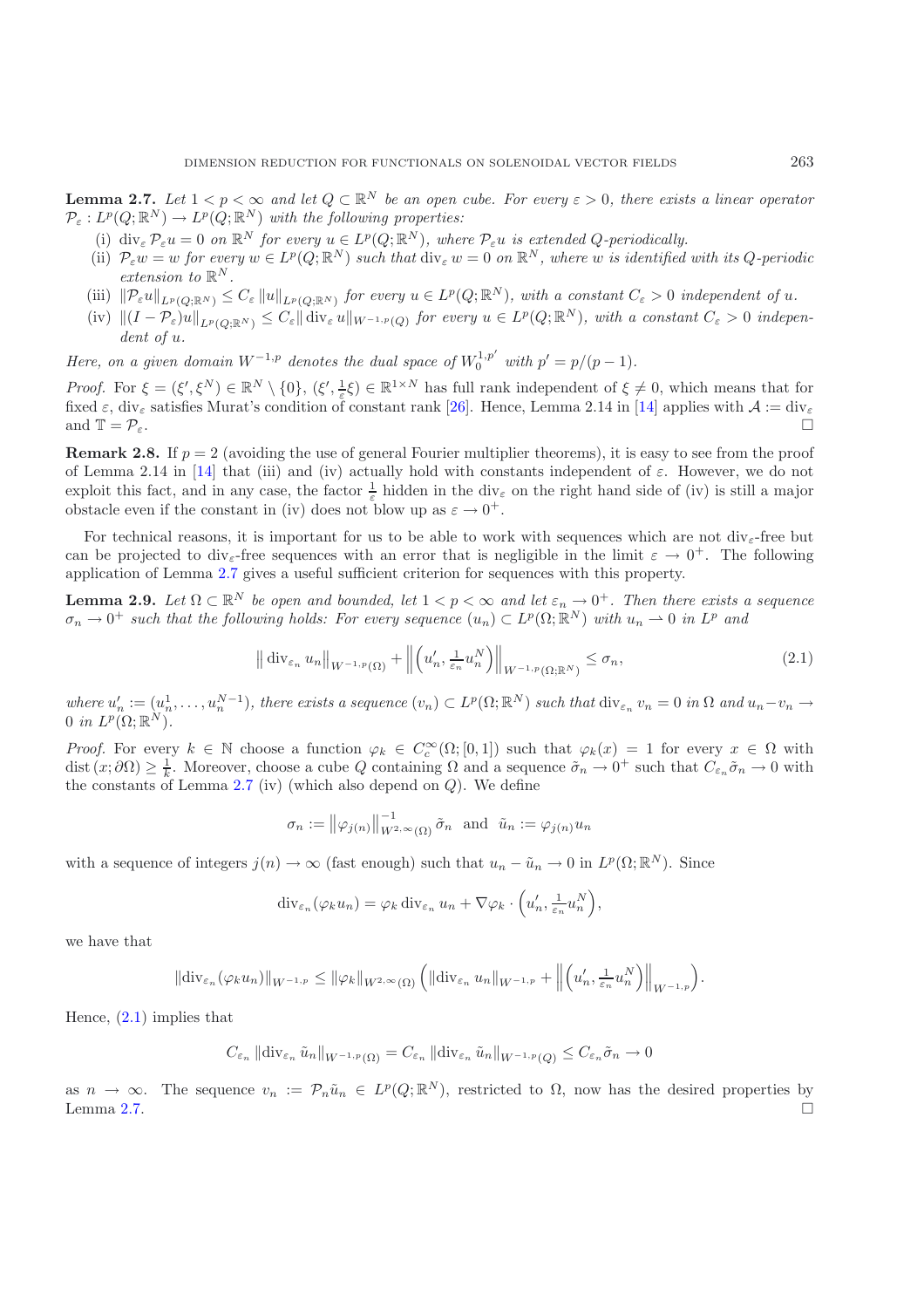Applying Lemma [2.9](#page-4-1) is not easy because  $\sigma_n$  might converge to zero extremely fast. Nevertheless, it turns out to be possible for certain sequences constructed below, first in Proposition [3.5](#page-3-2) for a simple example and then in Proposition [4.3](#page-3-0) as the first step in proof of the upper bound.

### 3. An example and a related relaxation problem

When studying the dimension reduction problem for functionals depending on gradients (instead of divergencefree functions), one usually relies on a characterization of the associated relaxed functional in the limit setting, both as a lower semicontinuity result for the lower bound and as a first step in the construction of a sequence for the upper bound. In our framework, the associated relaxed functional in the limit setting corresponds to the functional  $\tilde{F}_0$  introduced below. Although  $\tilde{F}_0$  does not play a role in the proof our main result, we briefly discuss it here to point out the somewhat surprising fact that  $\tilde{F}_0$  does not always give the right limiting model for the divergence-free dimension reduction problem and may even be nonlocal, in sharp contrast to the gradient case. In addition, the crucial idea for the proof of the upper bound in our main result is developed in Proposition [3.5](#page-3-2) for a simple model problem.

In the following, we consider the functional

$$
\tilde{F}(u) := \begin{cases} \int_{\Omega} f(x, u) dx & \text{if } u \in \mathcal{U}_0, \\ +\infty & \text{if } u \notin \mathcal{U}_0. \end{cases}
$$

By definition, the relaxed functional associated to  $\tilde{F}$  is given by the lower semicontinuous hull of  $\tilde{F}$  with respect to weak convergence in  $L^p$ . For  $u \in L^p(\Omega;\mathbb{R}^N)$ , it can be expressed by

$$
\tilde{F}_0(u) := \Gamma - \lim \tilde{F}(u) = \inf \left\{ \lim \inf \tilde{F}(u_n) \middle| u_n \to u \text{ weakly in } L^p \right\}. \tag{3.1}
$$

Here, note that since  $\tilde{F}$  does not depend on n,  $\Gamma$  – lim inf  $\tilde{F} = \Gamma$  – lim sup  $\tilde{F}$ . Moreover,  $\mathcal{U}_0$  is weakly closed in  $L^p$ , whence  $\tilde{F}_0(u)$  is finite if and only if  $u \in \mathcal{U}_0$ .

**Proposition 3.1** (partial representation of  $\tilde{F}_0$ ). Let  $f : \omega \times \mathbb{R}^N \to [0, \infty)$  (*identified with*  $f : \Omega \times \mathbb{R}^N \to \mathbb{R}$ *constant in*  $x_N$ ) *satisfy* [\(f:0\)](#page-1-1)–[\(f:2\)](#page-1-2)*.* Then for every  $u \in L^p(\omega; \mathbb{R}^N)$  (*identified with*  $u = (u^1, \ldots, u^N) \in L^p(\Omega; \mathbb{R}^N)$ *with*  $u^j$  *independent of*  $x_N$  *for every*  $j = 1, \ldots, N$ *), we have*  $\tilde{F}_0(u) = F^{**}(u)$ *, the convexified functional.* 

*Proof.* Since  $f \geq f^{**}$  and  $F^{**}$  is weakly lower semicontinuous in  $L^p(\Omega; \mathbb{R}^N)$ , it is clear that  $\tilde{F}_0(u) \geq F^{**}(u)$ . On the other hand, for any  $u \in L^p(\Omega;\mathbb{R}^N)$  which is constant in  $x_N$ , we have

$$
\tilde{F}_0(u) = \inf \left\{ \liminf \tilde{F}(u_n) \middle| u_n \to u \text{ weakly in } L^p(\Omega; \mathbb{R}^N), \ \partial_N u_n^N = 0 \in \mathbb{R} \right\}
$$
\n
$$
\leq \inf \left\{ \liminf \tilde{F}(u_n) \middle| u_n \to u \text{ weakly in } L^p(\Omega; \mathbb{R}^N), \ \partial_N u_n = 0 \in \mathbb{R}^N \right\}
$$
\n
$$
= \inf \left\{ \liminf \int_{\omega} f(x', \tilde{u}_n) dx' \middle| \ \tilde{u}_n \to u \text{ weakly in } L^p(\omega; \mathbb{R}^N) \right\}
$$
\n
$$
= \int_{\omega} f^{**}(x', u) dx' = \int_{\Omega} f^{**}(x', u) dx,
$$

where we used that  $\int_{\omega} f^{**}(x', v) dx'$  is the weakly lower semicontinuous hull of  $v \mapsto \int_{\omega} f(x', v) dx'$  in  $L^p$ .  $\Box$ **Example 3.2.** Let  $p = 6$ , let  $N = 2$ , let  $f : \mathbb{R}^2 \to \mathbb{R}$  be the three-well potential given by

$$
f(\mu) := |\mu - \zeta_1|^2 |\mu - \zeta_2|^2 |\mu - \zeta_3|^2,
$$
  
with  $\zeta_1 := (0, -1), \zeta_2 := (1, 0), \zeta_3 := (0, 1),$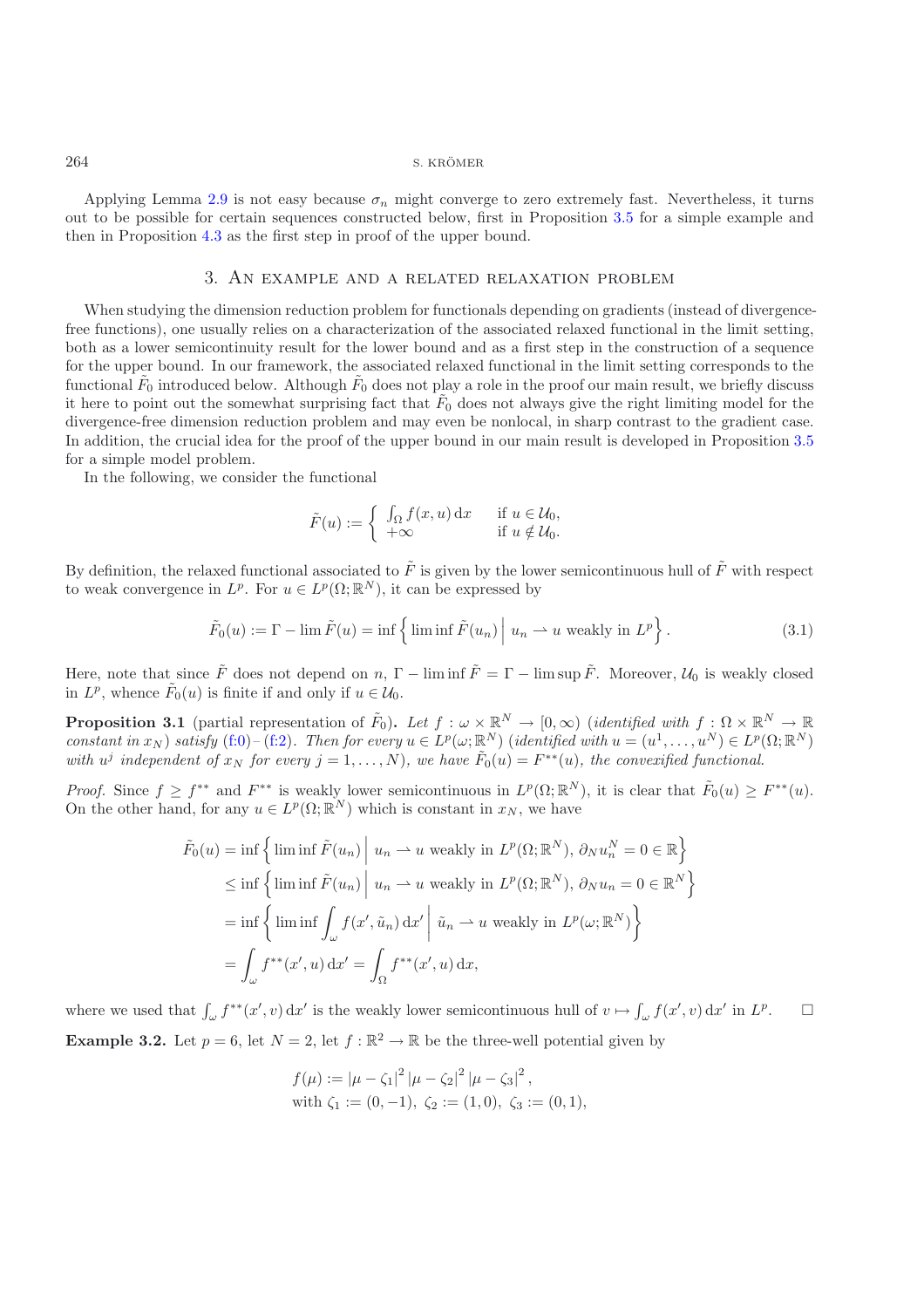and consider the function  $u_0 \in \mathcal{U}_0$  given by

$$
u_0(x_1, x_2) := \begin{cases} (0, 0) & \text{if } x_2 \in (0, \frac{1}{2}], \\ (1, 0) & \text{if } x_2 \in (\frac{1}{2}, 1). \end{cases}
$$

**Proposition 3.3** (possible nonlocal character of  $\tilde{F}_0$ ). In the situation of Example [3.2](#page-2-0), we have that

$$
\tilde{F}_0(u_0) > 0 = \frac{|\omega \times (0, \frac{1}{2})|}{|\Omega|} \tilde{F}_0((0, 0)) + \frac{|\omega \times (\frac{1}{2}, 1)|}{|\Omega|} \tilde{F}_0((1, 0)).
$$

*In particular,*  $\tilde{F}_0(u)$  *cannot be written in the form*  $\int_{\Omega} V(u) dx$  *with some function*  $V : \mathbb{R}^2 \to \mathbb{R}$ *, and*  $\tilde{F}_0(u_0) >$ <br> $F^{**}(u_0)$  $F^{**}(u_0)$ .

**Remark 3.4.** As recently discovered in [\[8\]](#page-17-22), the lower semicontinuous hull with respect to strong convergence in  $L^2$  of certain integral functionals of the form  $u \mapsto \int_{\Omega} f(u, \nabla u) dx$  can also be nonlocal, if there is a lack of correivity with respect to the gradient variable coercivity with respect to the gradient variable.

*Proof of Proposition* [3.3](#page-3-0). Since  $f^{**} = 0$  on the closed triangle formed by  $\zeta_1$ ,  $\zeta_2$  and  $\zeta_3$ ,  $\tilde{F}_0((0,0)) = \tilde{F}_0((1,0)) = 0$ by Proposition [3.1.](#page-2-1) To prove that  $\tilde{F}_0(u_0) > 0$ , we proceed indirectly. Suppose that  $\tilde{F}_0(u_0) = 0$ . By a standard diagonalization argument, we may choose a sequence  $u_n \in \mathcal{U}_0$  with  $u_n \to u_0$  weakly in  $L^6(\Omega, \mathbb{R}^2)$  such that  $\tilde{F}_0(u_0) = \lim \tilde{F}(u_n)$ . By passing to a subsequence (not relabeled), we may assume that  $u_n$  generates a Young measure  $\nu_x$ , which for a.e.  $x \in \Omega$  is a probability measure on  $\mathbb{R}^2$ , and by the fundamental theorem for Young measures (see [\[3](#page-16-2)[,13](#page-17-21)[,25\]](#page-17-23), *e.g.*), also exploiting that  $f \geq 0$ , we get that

$$
0 = \tilde{F}_0(u_0) = \lim \int_{\Omega} f(u_n) dx \ge \int_{\Omega} \int_{\mathbb{R}^2} f(\xi) d\nu_x(\xi) dx.
$$

Since f vanishes only on  $\{\zeta_1, \zeta_2, \zeta_3\}$ , this implies that  $\nu_x$  is supported in  $\{\zeta_1, \zeta_2, \zeta_3\}$  for a.e. x, *i.e.*,

<span id="page-6-1"></span><span id="page-6-0"></span>
$$
\nu_x = \sum_{j=1}^3 \sigma_j(x) \delta_{\zeta_j},\tag{3.2}
$$

where  $\delta_z$  denotes the Dirac mass concentrated at the point  $z$  in  $\mathbb{R}^2$ . Moreover, since  $\int_{\mathbb{R}^2} \xi \, d\nu_x(\xi) = u_0(x)$  and  $\nu_z$  is a probability measure for a e. x the coefficients  $\sigma_z(x) \in [0, 1]$  are determined  $\nu_x$  is a probability measure for a.e. x, the coefficients  $\sigma_i(x) \in [0, 1]$  are determined by the linear system

$$
\sum_{j=1}^{3} \sigma_j(x)\zeta_j = u_0(x)
$$
 and  $\sum_{j=1}^{3} \sigma_j(x) = 1$ .

One easily checks that the unique solution of this system is given by

$$
\sigma_1(x) = \frac{1}{2}, \quad \sigma_2(x) = 0, \quad \sigma_3(x) = \frac{1}{2} \quad \text{if } x_2 \le \frac{1}{2} \quad (i.e., \, u_0(x) = (0, 0)),
$$
  

$$
\sigma_1(x) = 0, \quad \sigma_2(x) = 1, \quad \sigma_3(x) = 0 \quad \text{if } x_2 > \frac{1}{2} \quad (i.e., \, u_0(x) = (1, 0)),
$$
\n
$$
(3.3)
$$

where  $x = (x_1, x_2)$ . In addition, the marginal of  $\nu_x$  on the second coordinate axis,

$$
\nu_x^2(A) := \nu_x(\mathbb{R} \times A) \text{ for } A \subset \mathbb{R} \text{ Borel-measurable,}
$$

is the Young measure generated by  $u_n^2$ . Since  $u_n \in \mathcal{U}_0$ ,  $u_n^2(x)$  is independent of  $x_2$  for each n and consequently,<br> $u^2$  only depends on  $x$ . This contradicts (3.2), because the latter implies that  $u^2 = \sigma_x(x)\delta_x +$  $\nu_x^2$  only depends on x<sub>1</sub>. This contradicts [\(3.2\)](#page-6-0), because the latter implies that  $\nu_x^2 = \sigma_1(x)\delta_{-1} + \sigma_2(x)\delta_0 + \sigma_3(x)\delta_1$ ,<br>and the coefficients given by (3.3) are not constant in x<sub>2</sub> (only piecewise constant) and the coefficients given by [\(3.3\)](#page-6-1) are not constant in  $x_2$  (only piecewise constant).  $\Box$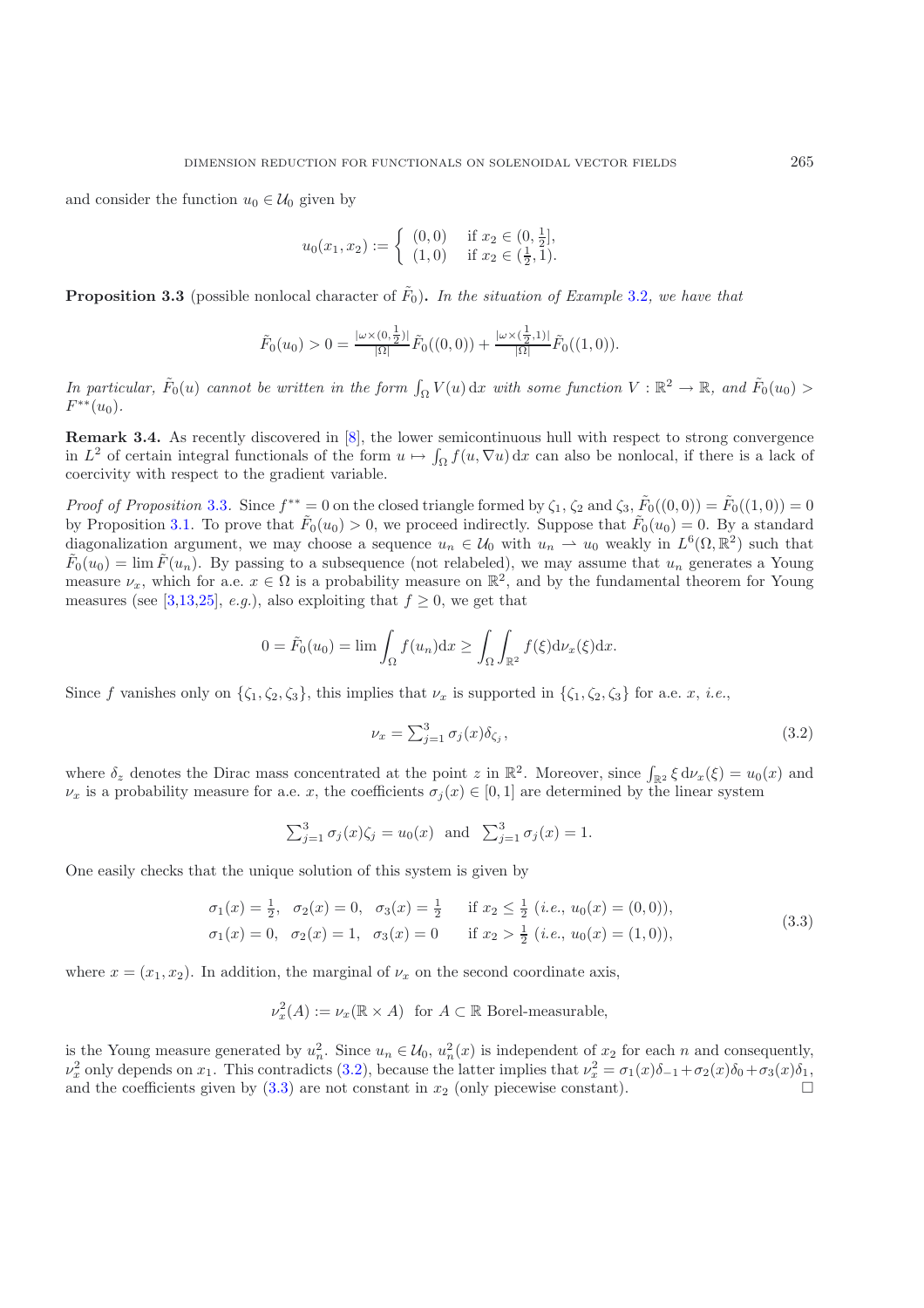The dimension reduction problem is different because the constraint div<sub>ε</sub>  $u_{\varepsilon} = 0$  is actually genuinely less restrictive than  $\partial_N u_{\varepsilon}^N = 0$ :

**Proposition 3.5.** *In the situation of Example* [3.2](#page-2-0)*, for every given pair of sequences*  $\varepsilon_n \to 0^+$  *and*  $\sigma_n \to 0^+$ *, there exists a bounded sequence*  $(u_n) \subset L^{\infty}(\Omega; \mathbb{R}^N)$  *such that*  $u_n \to 0$  *in*  $L^p$ *,* 

<span id="page-7-2"></span><span id="page-7-1"></span>
$$
\int_{\Omega} f(u_n + u_0) dx \to \int_{\Omega} f^{**}(u_0) dx = 0,
$$
\n(3.4)

*and*

$$
\|\text{div}_{\varepsilon_n} u_n\|_{W^{-1,p}(\Omega)} + \left\| \left( u'_n, \frac{1}{\varepsilon_n} u_n^N \right) \right\|_{W^{-1,p}(\Omega; \mathbb{R}^N)} \le \sigma_n \tag{3.5}
$$

*for every n.* In particular,  $u_n$  *can be projected onto*  $\mathcal{U}_{\varepsilon_n}$  *with an error that goes to zero strongly in*  $L^p$  *by Lemma* [2.9](#page-4-1)*, and since* div<sub> $\varepsilon_n$ </sub>  $u_0 = \text{div}' u'_0 = 0$ *, this entails that*  $\Gamma - \liminf F_{\varepsilon_n}(u_0) \leq 0 < \tilde{F}_0(u_0)$ *.* 

*Proof.* For each n fix a function  $\varphi_n \in C_c^{\infty}((0,1); [0,1])$  such that  $\varphi_n = 1$  on  $[\varepsilon_n, 1 - \varepsilon_n]$ , and for  $k \in \mathbb{N}$  let

$$
w_k(t) = (w_k^1(t), w_k^2(t)) := \begin{cases} \zeta_3 = (0, 1) & \text{if } 0 < t \le \frac{1}{2k}, \\ \zeta_1 = (0, -1) & \text{if } \frac{1}{2k} < t \le \frac{1}{k}, \end{cases}
$$

extended periodically to a function  $w_k : \mathbb{R} \to \mathbb{R}^2$  with period  $\frac{1}{k}$ . Note that

<span id="page-7-0"></span>
$$
w_k \rightharpoonup \frac{1}{2}\zeta_3 + \frac{1}{2}\zeta_1 = (0,0) \text{ weakly in } L^p(T; \mathbb{R}^2)
$$
\n(3.6)

for any bounded open set  $T \subset \mathbb{R}$ . We define  $v_{k,n} \in L^p(\Omega;\mathbb{R}^2)$  by

$$
v_{k,n}(x_1, x_2) := \begin{cases} \varphi_n(2x_2)w_k(\frac{1}{\varepsilon_n}x_1) & \text{if } 0 < x_2 < \frac{1}{2}, \\ 0 & \text{if } \frac{1}{2} \le x_2 < 1. \end{cases}
$$

Observe that although  $v_{k,n}$  is not continuous, its jumps do not contribute to div<sub> $\varepsilon_n$ </sub>  $v_{k,n}$  (as a distribution), and thus the latter is actually a function with

$$
\operatorname{div}_{\varepsilon_n} v_{k,n}(x_1, x_2) = \frac{2}{\varepsilon_n} \dot{\varphi}_n(2x_2) w_k^2 \left( \frac{1}{\varepsilon_n} x_1 \right).
$$

In particular, as  $k \to \infty$  for fixed n, div<sub> $\varepsilon_n$ </sub>  $v_{k,n} \to 0$  weakly in  $L^p(\Omega)$  as a consequence of [\(3.6\)](#page-7-0), and thus div  $v_n \to 0$  strongly in  $W^{-1,p}(\Omega)$  by compact embedding. Analogously we get that  $(v^1 - 1, v^2) \to 0$  $\text{div}_{\varepsilon_n} v_{k,n} \to 0$  strongly in  $W^{-1,p}(\Omega)$ , by compact embedding. Analogously, we get that  $(v_{k,n}^1, \frac{1}{\varepsilon_n} v_{k,n}^2) \to 0$ <br>in  $W^{-1,p}(\Omega)$  as  $k \to \infty$ . Hence we may shoose  $k \to \infty$  with  $h(x) \to \infty$  as  $x \to \infty$  for examp in  $W^{-1,p}(\Omega;\mathbb{R}^N)$  as  $k \to \infty$ . Hence, we may choose  $k = k(n)$  with  $k(n) \to \infty$  as  $n \to \infty$  fast enough such that [\(3.5\)](#page-7-1) holds for  $u_n := v_{k(n),n}$ . Again using [\(3.6\)](#page-7-0), it is not difficult to check that  $u_n \to 0$  weakly in  $L^p$ , and since  $f(\zeta_1) = f(\zeta_2) = 0$ ,  $u_n$  is bounded in  $L^\infty$  and  $|\{u_n \neq \zeta_1\} \cap \{u_n \neq \zeta_2\}| \to 0$ . (3.4) h since  $f(\zeta_1) = f(\zeta_2) = 0$ ,  $u_n$  is bounded in  $L^{\infty}$  and  $|\{u_n \neq \zeta_1\} \cap \{u_n \neq \zeta_2\}| \to 0$ , [\(3.4\)](#page-7-2) holds as well.  $\square$ 

**Remark 3.6.** The choice of the dimension  $N = 2$  is not crucial for Example [3.2,](#page-2-0) it is just the simplest possible case. In fact, a completely analogous argument can be used for suitable potentials f with  $N+1$  wells in  $\mathbb{R}^N$ for any  $N \geq 2$ .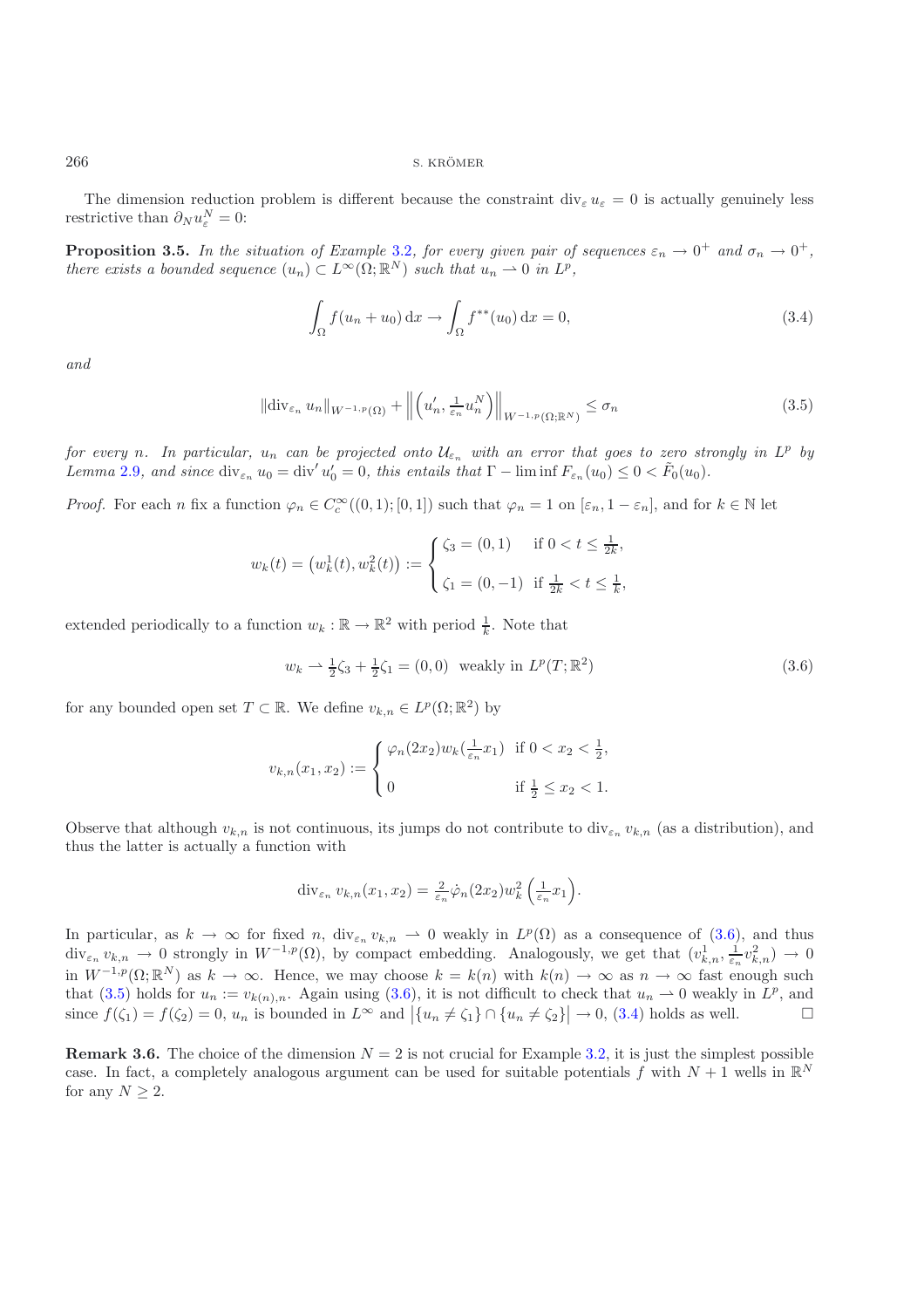### 4. The upper bound

<span id="page-8-0"></span>In this section, we provide the remaining part of the proof of Theorem [1.1,](#page-2-1) namely the upper bound

$$
\Gamma - \limsup F_{\varepsilon}(u) \le F^{**}(u) \text{ for } u \in \mathcal{U}_0,
$$

by constructing a suitable recovery sequence. In particular, we need some results from convex analysis:

**Lemma 4.1** (Carathéodory's theorem, see [\[30\]](#page-17-24), *e.g.*). Let  $g : \mathbb{R}^N \to [0, \infty)$  be continuous. Then for every  $\xi \in \mathbb{R}^N$  and every  $\delta > 0$ , there exists an  $m \in \{0, \ldots, N\}$  and  $\xi \in \mathbb{R}^N$ ,  $\theta \in (0, 1], i = 0, \ldots, m$  $\xi \in \mathbb{R}^N$  and every  $\delta > 0$ , there exists an  $m \in \{0, ..., N\}$  and  $\xi_j \in \mathbb{R}^N$ ,  $\theta_j \in (0, 1]$ ,  $j = 0, ..., m$ , such that  $\sum_i \theta_j = 1$ ,  $\xi = \sum_i \theta_j \xi_j$ ,  $j_{j} \theta_{j} = 1, \, \xi = \sum_{j} \theta_{j} \xi_{j},$ 

$$
g^{**}(\xi) \le \sum_{j=0}^m \theta_j g(\xi_j) \le g^{**}(\xi) + \delta,
$$

*and the vectors*  $\xi_j - \xi_0$ ,  $j = 1, \ldots, m$ , are linearly independent. Here,  $g^{**}$  denotes the convex envelope of g.

**Lemma 4.2.** *Suppose that the assumptions of Lemma [4.1](#page-2-1) hold. If, in addition, there exist constants*  $p > 1$  *and*  $C > 0$  *such that* 

$$
\frac{1}{C} \left| \mu \right|^p - C \le g(\mu) \le C \left| \mu \right|^p + C \quad \text{for every } \mu \in \mathbb{R}^N,
$$
\n
$$
(4.1)
$$

*then the assertion of Lemma* [4.1](#page-2-1) *stays true even for*  $\delta = 0$ *, and in this case.* 

<span id="page-8-2"></span><span id="page-8-1"></span>
$$
|\xi_j| \le K(|\xi| + 1) \quad \text{for } j = 0, \dots, m,
$$
\n(4.2)

*where* K *is a constant that only depends on* p *and* C*.*

*Proof.* With some background in convex analysis, this is not hard to prove, and we just sketch some details: It is well known that the convex envelope of  $q$  can be represented as

$$
g^{**}(\xi) = \sup \{ A(\xi) | A : \mathbb{R}^N \to \mathbb{R} \text{ affine and } A \le g \}, \ \xi \in \mathbb{R}^N.
$$

If q is (lower semi-)continuous and has superlinear growth, the supremum is attained at a suitable affine function A (see [\[13\]](#page-17-21), *e.g.*), and A always touches g from below at suitable points  $\xi_i$  as in Lemma [4.1](#page-2-1) with  $\delta = 0$ . In addition, as a consequence of  $(4.1)$ , we have that

$$
\frac{1}{C} |\mu|^p - C \le A_\xi(\mu) \le C |\mu|^p + C \text{ for every } \mu \in \text{co}\{\xi_j\}
$$

(the convex hull of the points  $\xi_j$ ,  $j = 0, \ldots, m$ ). Clearly, the existence of an affine function satisfying the latter implies that co{ $\xi_j$ } is bounded for fixed  $\xi$ , and it is not difficult to obtain more precise estimates that yield (4.2). yield  $(4.2)$ .  $\Box$ 

The following result is the crucial step towards the upper bound for  $\Gamma$  − lim sup  $F_{\varepsilon}$  in the general case.

**Proposition 4.3.** *Let*  $N \geq 2$ , let  $1 \leq p < \infty$ , let  $I \subset (0,1)$  *be an open interval and let*  $\varepsilon_n \to 0^+$ . Then for *every sequence*  $\tau_n \to 0^+$  *and every pair of points*  $\zeta_1, \zeta_2 \in \mathbb{R}^N$  *and numbers*  $\gamma_1, \gamma_2 \in (0, 1)$  *such that*  $\zeta_1^N \neq \zeta_2^N$ ,  $\gamma_1 \zeta_2 \to 0$  *and*  $\gamma_1 + \gamma_2 = 1$  *there exists a sequence*  $(\gamma_1) \subset L^\in$  $\gamma_1 \zeta_1 + \gamma_2 \zeta_2 = 0$  *and*  $\gamma_1 + \gamma_2 = 1$ , there exists a sequence  $(v_n) \subset L^\infty(\mathbb{R}^N; \mathbb{R}^N)$  such that

$$
||v_n||_{L^{\infty}} \le \max\{|\zeta_1|, |\zeta_2|\},\tag{4.3}
$$

<span id="page-8-4"></span>
$$
\|\text{div}_{\varepsilon_n} v_n\|_{W^{-1,p}(\Omega)} + \left\| \left( v_n', \frac{1}{\varepsilon_n} v_n^N \right) \right\|_{W^{-1,p}(\Omega; \mathbb{R}^N)} \le \tau_n \tag{4.4}
$$

<span id="page-8-5"></span>*for every*  $n \in \mathbb{N}$ ,

<span id="page-8-3"></span>
$$
v_n \rightharpoonup 0 \quad \text{in } L^p_{\text{loc}}(\mathbb{R}^N; \mathbb{R}^N) \text{ as } n \to \infty, \quad \text{supp}(v_n) \subset \mathbb{R}^{N-1} \times \bigcup_{z \in \mathbb{Z}} \left(\varepsilon_n z + \varepsilon_n I^{[\varepsilon_n]}\right),\tag{4.5}
$$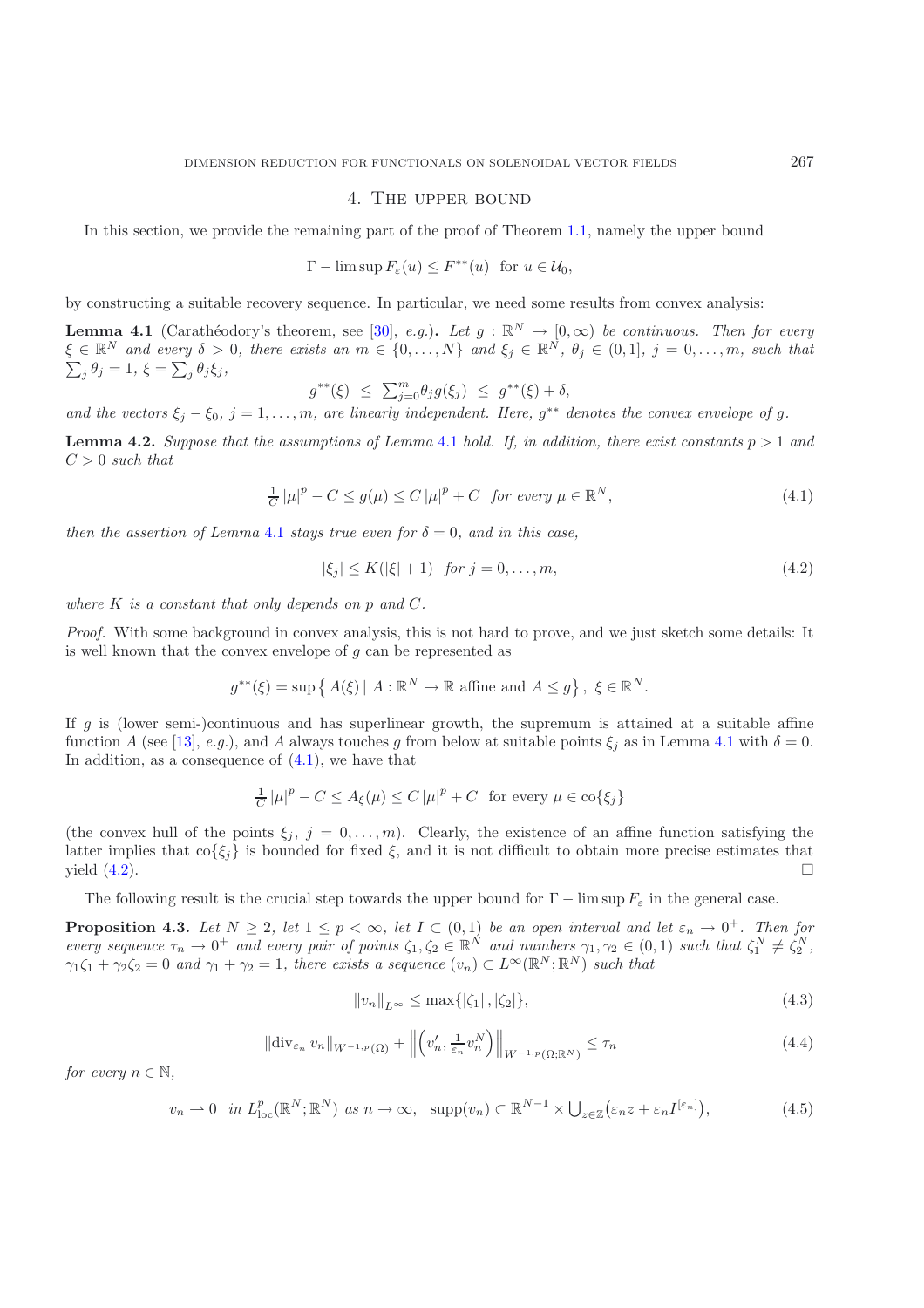268 S. KROMER ¨

<span id="page-9-1"></span>*where*  $I^{[\varepsilon]} := \{ t \in I \mid \text{dist}(t; \partial I) \geq \varepsilon \}, and$ 

$$
|\{v_n = \zeta_j\} \cap U| \xrightarrow[n \to \infty]{} \gamma_j |U| |I| \text{ for every measurable set } U \subset \mathbb{R}^N
$$
\n(4.6)

*and*  $j = 1, 2$ *.* 

**Remark 4.4.** The assumption  $\zeta_1^N \neq \zeta_2^N$  is actually obsolete. The case of equality is only excluded above because it is much simpler and will be treated separately in Proposition 4.6 below. because it is much simpler and will be treated separately in Proposition [4.6](#page-3-1) below.

*Proof of Proposition* [4.3](#page-3-0). For each  $n \in \mathbb{N}$  fix a function  $\varphi_n \in C_c^{\infty}(\mathbb{R};[0,1])$  such that  $\varphi_n = 1$  on  $I^{[2\varepsilon_n]}$  and  $\varphi_0 = 0$  on  $\mathbb{R} \setminus I^{[\varepsilon_n]}$  and define  $\varphi_n = 0$  on  $\mathbb{R} \setminus I^{[\varepsilon_n]}$ , and define

$$
\psi_n \in C^{\infty}(\mathbb{R};[0,1]), \ \ \psi_n := \sum_{z \in \mathbb{Z}} \varphi_n(\cdot+z).
$$

Furthermore, for  $k \in \mathbb{N}$  let

<span id="page-9-0"></span>
$$
w_k(t) := \begin{cases} \zeta_1 & \text{if } 0 < t \le \gamma_1 \frac{1}{k}, \\ \zeta_2 & \text{if } -\gamma_2 \frac{1}{k} < t \le 0, \end{cases}
$$

extended periodically to a function  $w_k : \mathbb{R} \to \mathbb{R}^N$  with period  $\frac{1}{k}$ . Note that

$$
w_k \rightharpoonup \gamma_1 \zeta_1 + \gamma_2 \zeta_2 = 0 \quad \text{weakly in } L^p_{\text{loc}}(\mathbb{R}; \mathbb{R}^N). \tag{4.7}
$$

With a fixed unit vector  $\zeta_{12}^{\perp} \in \mathbb{R}^N$  perpendicular to  $\zeta_1 - \zeta_2$ , we define  $v_{k,n} \in L^{\infty}(\mathbb{R}^N;\mathbb{R}^N)$  by

$$
v_{k,n}(x) := \psi_n\left(\tfrac{1}{\varepsilon_n}x_N\right)w_k\left(\left(\tfrac{1}{\varepsilon_n^2}x',\tfrac{1}{\varepsilon_n}x_N\right)\cdot\zeta_{12}^\perp\right).
$$

Observe that although  $x \mapsto w_k\left(\left(\frac{1}{\varepsilon_n}x', \frac{1}{\varepsilon_n}x_N\right) \cdot \zeta_1^{\perp}\right)$  is not continuous, it is div<sub> $\varepsilon_n$ </sub>-free (as a distribution), and thus div.  $x_i$  is actually a function with thus div<sub> $\varepsilon_n$ </sub>  $v_{k,n}$  is actually a function with

$$
\operatorname{div}_{\varepsilon_n} v_{k,n}(x) = \frac{1}{\varepsilon_n^2} \dot{\psi}_n \left( \frac{1}{\varepsilon_n} x_N \right) w_k^N \left( \left( \frac{1}{\varepsilon_n^2} x', \frac{1}{\varepsilon_n} x_N \right) \cdot \zeta_{12}^{\perp} \right).
$$

In particular, as  $k \to \infty$  for fixed n,  $\text{div}_{\varepsilon_n} v_{k,n} \to 0$  weakly in  $L^p(\Omega)$  due to [\(4.7\)](#page-9-0), and thus  $\text{div}_{\varepsilon_n} v_{k,n} \to 0$ <br>strongly in  $W^{-1,p}(\Omega)$  by compact embedding. Analogously we get that  $(v' - \frac{1}{2}v^N) \to 0$  in strongly in  $W^{-1,p}(\Omega)$ , by compact embedding. Analogously, we get that  $(v'_{k,n}, \frac{1}{\epsilon_n} v^N_{k,n}) \to 0$  in  $W^{-1,p}(\Omega; \mathbb{R}^N)$ as  $k \to \infty$ . Hence, we may choose  $k = k(n)$  with  $k(n) \to \infty$  as  $n \to \infty$  fast enough such that [\(4.4\)](#page-8-3) holds for  $v_n := v_{k(n)}$ , and (4.3), (4.5) and (4.6) hold by construction.  $v_n := v_{k(n),n}$ , and  $(4.3)$ ,  $(4.5)$  and  $(4.6)$  hold by construction.

Carathéodory's theorem requires convex combination of up to  $N + 1$  points, but Proposition [4.3](#page-3-0) only admits two points. The following elementary lemma allows us to handle general convex combinations by breaking them into suitable pairs of two. Essentially, it states that if  $\xi = \sum_j \theta_j \xi_j$  is a convex combination with  $\xi \in H$ , where<br>*H* is an effine hyperplane, than f, son he possition as a convex combination of points  $\overline{\xi} \in H$ , su H is an affine hyperplane, then  $\xi$  can be rewritten as a convex combination of points  $\bar{\xi}_{ij} \in H$ , such that each  $\bar{\xi}_{ij}$  is a convex combination of two of the original points, *i.e.*,  $\bar{\xi}_{ij} = \beta_{ij}\xi_j + \beta_{ji}\xi_i$ :

**Lemma 4.5.** *Let*  $m \leq N$ *, let*  $\xi_j \in \mathbb{R}^N$ *,*  $\theta_j \in (0,1]$  *for*  $j = 0, \ldots, m$  *such that*  $\sum_{j=0}^m \theta_j = 1$  *and the vectors*  $\xi_j = \xi_0$   $j = 1$  *m are linearly independent and define*  $\xi_j - \xi_0$ ,  $j = 1, \ldots, m$ , are linearly independent, and define

$$
\beta_{ij} := \begin{cases}\n\frac{\xi_i^N - \xi^N}{\xi_i^N - \xi_j^N} & \text{if } (\xi_i^N - \xi^N)(\xi_j^N - \xi^N) < 0, \\
1 & \text{if } i = j \text{ and } \xi_j^N = \xi^N, \\
0 & \text{else.} \n\end{cases}
$$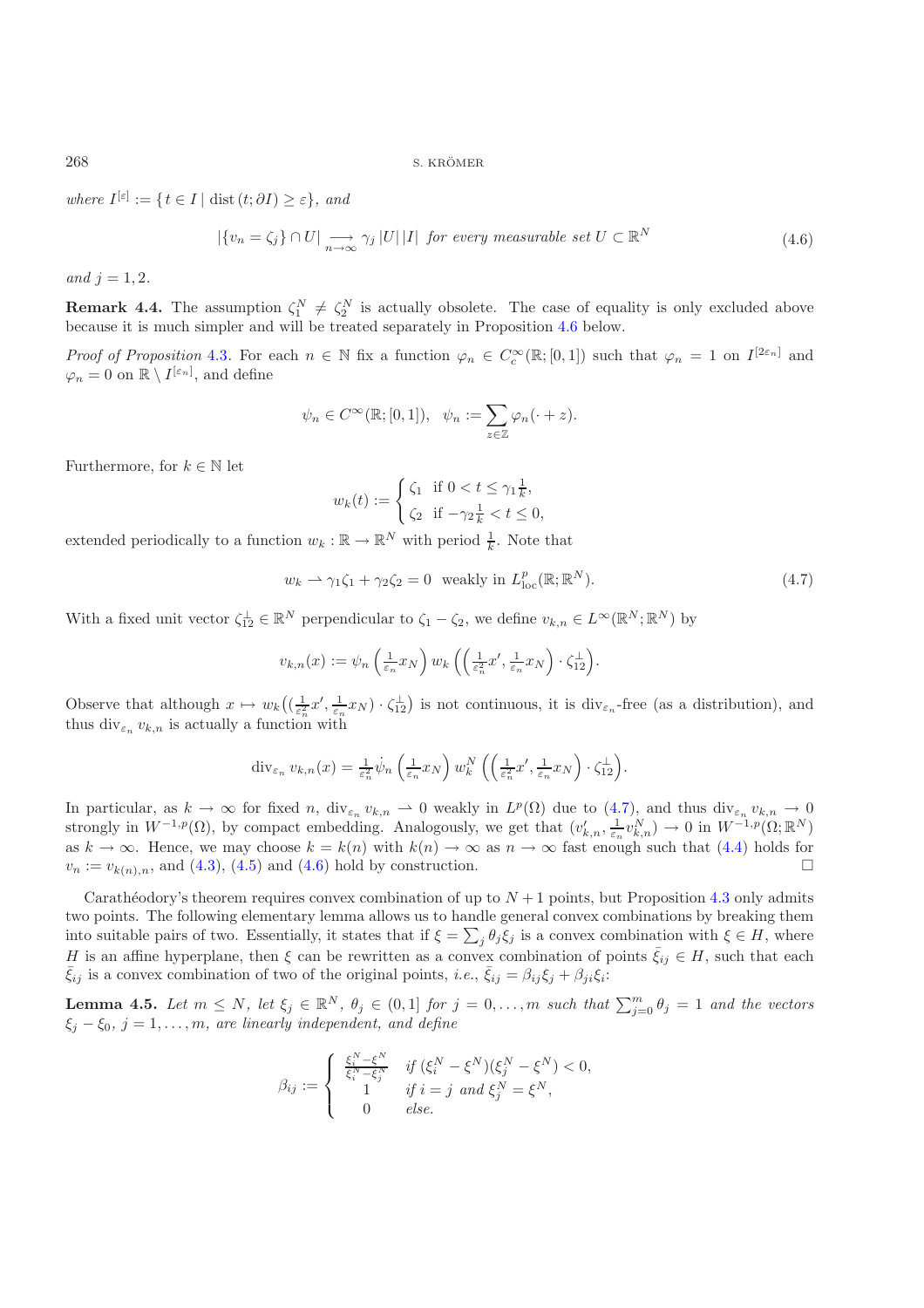*Here, note that*  $\beta_{ij} \in [0,1]$  *and*  $\beta_{ij} + \beta_{ji} = 1$  *if*  $(\xi_i^N - \xi^N)(\xi_j^N - \xi^N) < 0$ *. Then there exists numbers*  $\alpha_{ij} \in [0,1]$ *,*  $i \in \{0, \ldots, m\}$  exicle that  $i, j \in \{0, \ldots, m\}$ *, such that* 

$$
\alpha_{ij} = \alpha_{ji}, \quad \alpha_{ij} = 0 \text{ whenever } \beta_{ij} = 0, \quad \sum_{j=0}^{m} \sum_{i=0}^{j} \alpha_{ij} = 1,
$$
\n(4.8)

<span id="page-10-1"></span>
$$
\theta_j = \sum_{i=0}^{m} \alpha_{ij} \beta_{ij},
$$
\n(4.9)

<span id="page-10-0"></span>*and*

$$
\xi = \frac{1}{2} \sum_{i,j=0}^{m} \alpha_{ij} \left( \beta_{ij} \xi_j + \beta_{ji} \xi_i \right) = \sum_{i < j} \alpha_{ij} \left( \beta_{ij} \xi_j + \beta_{ji} \xi_i \right) + \sum_{j} \alpha_{jj} \beta_{jj} \xi_j. \tag{4.10}
$$

*Proof.* Let  $H := \{y \in \mathbb{R}^N \mid y^N = \xi^N\}$ . Since  $\xi \in S := \text{co}\{\xi_j \mid j = 0, \ldots, m\} \cap H$  (where co A denotes the convex hull of a set A), which is a convex polyhedral set,  $\xi$  can be written as a convex combination of the ext hull of a set A), which is a convex polyhedral set,  $\xi$  can be written as a convex combination of the extreme<br>points of  $S$ . Such an extreme point is either given by  $\xi$ , for some *i* such that  $\xi^N = \xi^N$  or it is the points of S. Such an extreme point is either given by  $\xi_j$  for some j such that  $\xi_j^N = \xi^N$ , or it is the intersection<br>of H with a line somment of the form colse set for indices i is such that  $\xi_j$  and  $\xi_j$  lie on opp of H with a line segment of the form  $\text{co}\{\xi_i, \xi_j\}$ , for indices  $i, j$  such that  $\xi_i$  and  $\xi_j$  lie on opposite sides of H<br>(i.e.,  $(\xi^N - \xi^N)(\xi^N - \xi^N)$ ) and that  $\text{co}\{\xi, \xi_j\} \cap H = \{\beta, \xi_j \pm \beta, \xi_k\}$  in this case. Henc  $(i.e., (\xi_i^N - \xi^N)(\xi_i^N - \xi^N) < 0$ . Note that  $\cos(\xi_j, \xi_i) \cap H = {\beta_{ij}\xi_j + \beta_{ji}\xi_i}$  in this case. Hence, there exist  $\alpha_{ij} \in [0, 1]$  such that  $\alpha_{ij} = \alpha_{ij}$ ,  $\alpha_{ij} = 0$  if  $\beta_{ij} = 0$ .  $\sum_{i=1}^{\infty} \alpha_{ij} = 1$  and (4.10) holds. Moreo  $\alpha_{ij} \in [0,1]$  such that  $\alpha_{ij} = \alpha_{ji}$ ,  $\alpha_{ij} = 0$  if  $\beta_{ij} = 0$ ,  $\sum_{i \leq j} \alpha_{ij} = 1$  and [\(4.10\)](#page-10-0) holds. Moreover, since  $\alpha_{ij} = \alpha_{ji}$ , we have that

$$
\xi = \frac{1}{2} \sum_{i,j=0}^{m} \alpha_{ij} (\beta_{ij} \xi_j + \beta_{ji} \xi_i) = \sum_{j=0}^{m} \left( \sum_{i=0}^{m} \alpha_{ij} \beta_{ij} \right) \xi_j.
$$

This is another way of expressing  $\xi$  as a convex combination of the points  $\xi_j$ . Since  $\xi_j - \xi_0$ ,  $j = 1, ..., N$ , are linearly independent, the coefficients of the convex combination are uniquely determined, and comparison yields  $(4.9)$ .

Combining multiple instances of Proposition [4.3](#page-3-0) with Lemma [4.5,](#page-3-2) we obtain:

**Proposition 4.6.** *Let*  $N \geq 2$ *, let*  $1 \leq p < \infty$ *, let*  $J \subset (0,1)$  *be an open interval and let*  $\varepsilon_n \to 0^+$ *. Moreover, let*  $m \leq N$ *, let*  $\xi_j \in \mathbb{R}^N$  *and*  $\theta_j \in (0,1]$ *,*  $j = 0, \ldots, m$ *, be such that* 

$$
\sum_{j} \theta_j \xi_j = 0, \quad \sum_{j} \theta_j = 1,
$$

<span id="page-10-2"></span>*and the vectors*  $\xi_j - \xi_0$ ,  $j = 1, \ldots, m$ , are linearly independent. Then for every sequence  $\sigma_n \to 0^+$ , there exist *sequences*  $(y_n), (z_n) \subset L^{\infty}(\mathbb{R}^N; \mathbb{R}^N)$  *such that* 

$$
||y_n||_{L^{\infty}} \leq \max_j |\xi_j| \quad \text{and} \quad ||z_n||_{L^{\infty}} \leq \max_j |\xi_j| \,, \tag{4.11}
$$

$$
\partial_N y_n^N = \text{div}' y_n' = 0 \quad \text{on } \mathbb{R}^N,\tag{4.12}
$$

$$
\left\| \text{div}_{\varepsilon_n} \, z_n \right\|_{W^{-1,p}(\Omega)} + \left\| \left( z_n', \frac{1}{\varepsilon_n} z_n^N \right) \right\|_{W^{-1,p}(\Omega; \mathbb{R}^N)} \le \sigma_n \tag{4.13}
$$

<span id="page-10-5"></span><span id="page-10-3"></span>*for every*  $n \in \mathbb{N}$ ,

$$
y_n \to 0
$$
,  $z_n \to 0$  in  $L^p(\omega \times J; \mathbb{R}^N)$  as  $n \to \infty$ ,

$$
\sup p(y_n) \cup \sup p(z_n) \subset \mathbb{R}^{N-1} \times K_n \quad \text{for a compact set } K_n \subset J \tag{4.14}
$$

<span id="page-10-4"></span>*and*

$$
|\{y_n + z_n = \xi_j\} \cap U| \xrightarrow[n \to \infty]{} \theta_j |U|, \quad \text{for every measurable } U \subset \mathbb{R}^{N-1} \times J \tag{4.15}
$$

*and every*  $j \in \{0, ..., m\}$ *.*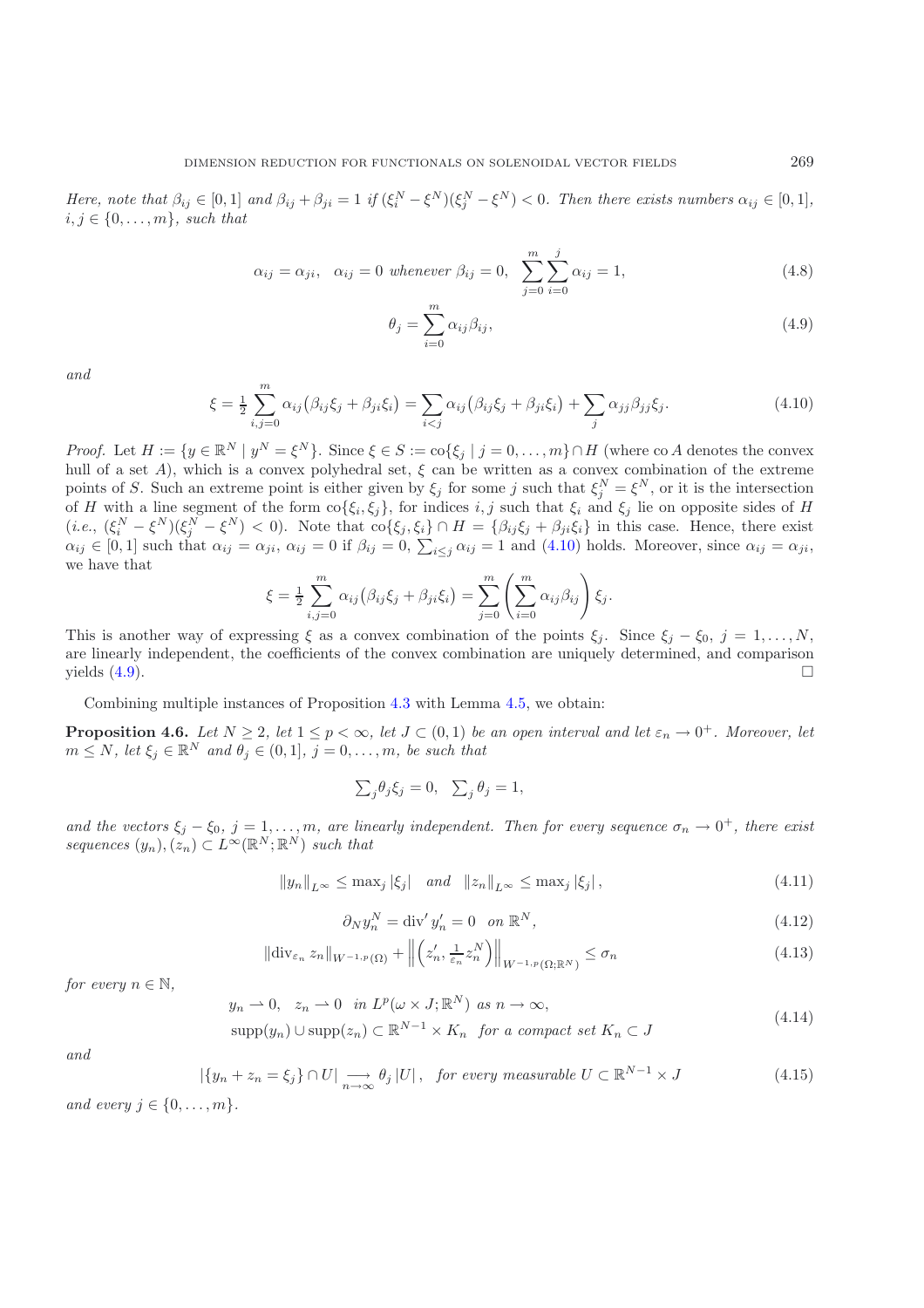*Proof.* Let  $\alpha_{ij}$  and  $\beta_{ij}$  be as in Lemma [4.5](#page-3-2) with  $\xi = 0$ , and divide the unit interval  $(0, 1)$  into pairwise disjoint open subintervals  $I_{ij}$ ,  $0 \le i \le j \le m$  (some possibly empty), such that  $|I_{ij}| = \alpha_{ij}$ . For  $\varepsilon > 0$  let

$$
T_{ij}(\varepsilon) := \mathbb{R}^{N-1} \times \bigcup_{k \in \mathbb{Z}} (\varepsilon k + \varepsilon I_{ij}), \qquad \bar{\xi}_{ij} := \left\{ \begin{array}{ll} \beta_{ji} \xi_i + \beta_{ij} \xi_j & \text{if } i \neq j, \\ \xi_j & \text{if } i = j. \end{array} \right.
$$

For  $i \leq j$ , we define bounded sequence  $(y_{ij,n})_n, (z_{ij,n})_n \subset L^{\infty}(\mathbb{R}^N;\mathbb{R}^N)$  as follows:

<span id="page-11-2"></span><span id="page-11-1"></span><span id="page-11-0"></span>
$$
y_{ij,n} := \chi_{T_{ij}(\varepsilon_n)} \bar{\xi}_{ij},
$$

where  $\chi_{T_{ij}(\varepsilon_n)}$  denotes the characteristic function of the set  $T_{ij}(\varepsilon_n)$ . For every j, we set  $z_{jj,n} := 0$ . For  $i < j$ , let  $z_{ij,n}$  be the sequence obtained in Proposition [4.3,](#page-3-0) applied with  $I := I_{ij}$ ,  $\tau_n := \frac{1}{(m+1)(m+2)} \varepsilon_n \sigma_n$ ,  $\zeta_1 := \xi_i - \bar{\xi}_{ij}$ ,  $\zeta_2 := \xi_j - \bar{\xi}_{ij}, \gamma_1 := \beta_{ji}$  and  $\gamma_2 := \beta_{ij} = 1 - \beta_{ji}$ . In particular, Proposition [4.3](#page-3-0) gives that

$$
\left| \{ z_{ij,n} = \xi_i - \bar{\xi}_{ij} \} \cap U \right| \underset{n \to \infty}{\longrightarrow} \beta_{ji} \left| I_{ij} \right| \left| U \right| = \beta_{ji} \alpha_{ij} \left| U \right|,
$$
  

$$
\left| \{ z_{ij,n} = \xi_j - \bar{\xi}_{ij} \} \cap U \right| \underset{n \to \infty}{\longrightarrow} \beta_{ij} \left| I_{ij} \right| \left| U \right| = \beta_{ij} \alpha_{ij} \left| U \right|,
$$
 (4.16)

for every measurable  $U \subset \mathbb{R}^N$ , and

$$
\text{supp}(z_{ij,n}) \subset \mathbb{R}^{N-1} \times \bigcup_{k \in \mathbb{Z}} \left(\varepsilon_n k + \varepsilon_n I_{ij}^{[\varepsilon_n]}\right) \text{ with a compact } I_{ij}^{[\varepsilon_n]} \subset I_{ij} \tag{4.17}
$$

for every  $i \leq j$  (for  $i = j$ , [\(4.16\)](#page-11-0) and [\(4.17\)](#page-11-1) are trivial). In addition,

$$
\left\|\text{div}_{\varepsilon_n} z_{ij,n}\right\|_{W^{-1,p}(\Omega)} + \left\|\left(z'_{ij,n}, \frac{1}{\varepsilon_n} z_{ij,n}^N\right)\right\|_{W^{-1,p}(\Omega; \mathbb{R}^N)} \le \frac{1}{(m+1)(m+2)} \varepsilon_n \sigma_n \tag{4.18}
$$

for every n and every  $i \leq j$ . Now let

$$
\tilde{z}_n(x) := \sum_{j=0}^m \sum_{i=0}^j z_{ij,n}(x)
$$
 and  $\tilde{y}_n(x) := \sum_{j=0}^m \sum_{i=0}^j y_{ij,n}(x)$  for  $x \in \mathbb{R}^N$ .

Note that at any given x, at most one term contributes in each of the double sums above; more precisely,  $\tilde{z}_n = z_{ij,n}$  and  $\tilde{y}_n = y_{ij,n}$  on  $T_{ij}(\varepsilon_n)$ . Moreover,

$$
\tilde{y}_n \underset{n \to \infty}{\to} \sum_{j=0}^m \sum_{i=0}^j |I_{ij}| \bar{\xi}_{ij} = \sum_{i < j} \alpha_{ij} (\beta_{ij} \xi_j + \beta_{ji} \xi_i) + \sum_j \alpha_{jj} \beta_{jj} \xi_j = 0
$$

weakly in  $L^p(\Omega; \mathbb{R}^N)$ , and

 $\partial_N \tilde{y}_n^N = \text{div}' \, \tilde{y}_n' = 0 \text{ on } \mathbb{R}^N$ since  $\tilde{y}_n(\cdot, x_N)$  is constant for every  $x_N \in \mathbb{R}$  and  $\tilde{y}_n^N = \bar{\xi}_{ij}^N = 0$  a.e. in  $T_{ij}(\varepsilon_n)$ . By [\(4.18\)](#page-11-2), we obtain that

$$
\left\| \operatorname{div}_{\varepsilon_n} \tilde{z}_n \right\|_{W^{-1,p}(\Omega)} + \left\| \left( \tilde{z}'_n, \frac{1}{\varepsilon_n} \tilde{z}_n^N \right) \right\|_{W^{-1,p}(\Omega; \mathbb{R}^N)} \le \sum_{j=0}^m \sum_{i=0}^j \frac{1}{(m+1)(m+2)} (\varepsilon_n + 1) \sigma_n = \frac{\varepsilon_n + 1}{2} \sigma_n \le \sigma_n \tag{4.19}
$$

<span id="page-11-4"></span>for  $n \in \mathbb{N}$ . By [\(4.16\)](#page-11-0), we get that

<span id="page-11-3"></span>
$$
|\{\tilde{y}_n + \tilde{z}_n = \xi_j\} \cap U| \xrightarrow[n \to \infty]{} \left( |I_{jj}| + \sum_{i \neq j} \beta_{ij} \alpha_{ij} \right) |U| = \theta_j |U|
$$
\n(4.20)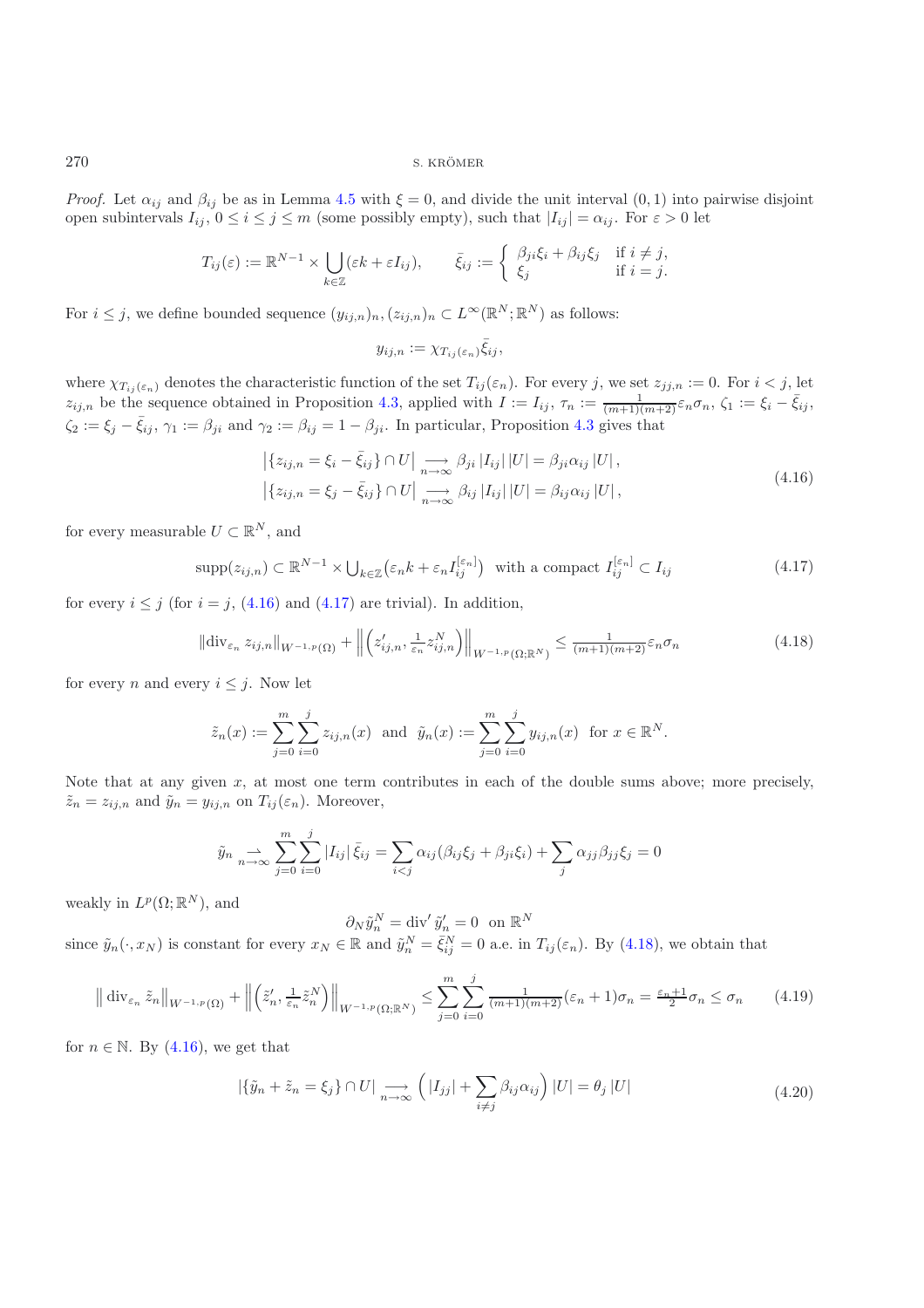for every j and every measurable  $U \subset \mathbb{R}^N$ , where the latter equality is due to [\(4.9\)](#page-10-1) combined with the fact that  $\left| I_{jj}^{[\varepsilon_n]} \right| = \alpha_{jj} = \beta_{jj} \alpha_{jj}$ . Finally, define

$$
z_n := \chi_{\mathbb{R}^{N-1} \times K_n} \tilde{z}_n
$$
 and  $y_n := \chi_{\mathbb{R}^{N-1} \times K_n} \tilde{y}_n$ 

where

$$
K_n := \bigcup_{k \in Z_n(J)} \left( \varepsilon_n k + \varepsilon_n[0,1] \right) \text{ and } Z_n(J) := \{ k \in \mathbb{Z} \mid \varepsilon_n k + \varepsilon_n[0,1] \subset J \}.
$$

Clearly,  $(4.11)$ ,  $(4.14)$  and  $(4.15)$  are satisfied, the latter as a consequence of  $(4.20)$ . In addition,

$$
z_n = 0
$$
 and  $y_n^N = \xi^N = 0$  in a neighborhood of  $\mathbb{R}^{N-1} \times \partial K_n$ ,

the former by [\(4.17\)](#page-11-1). Consequently,  $\partial_N y_n^N = \partial_N \tilde{y}_n^N = 0$  and div' $y_n' = \text{div}' \tilde{y}_n' = 0$  on  $\mathbb{R}^N$ , and [\(4.19\)](#page-11-4) im-plies [\(4.13\)](#page-10-5).  $\Box$  $\Box$ 

The next result essentially yields the upper bound in the piecewise constant case.

**Proposition 4.7.** *Let*  $f_{\#}$  *be a function satisfying* [\(f:0\)](#page-1-1)–[\(f:2\)](#page-1-2) *and let*  $u_{\#} \in \mathcal{U}_0$ *. Moreover, let*  $J_k \subset (0,1)$  *be a finite number of pairwise disjoint open intervals covering* (0,1) *up to a set of measure zero, let*  $\omega_h \subset \omega$  *be a finite number of open, pairwise disjoint sets covering* ω *up to a set of measure zero, and suppose that for each*  $(h, k)$  *and each*  $\mu \in \mathbb{R}^N$ ,

$$
u_{\#}
$$
 and  $f_{\#}(\cdot, \mu)$  are constant on  $Q_{h,k}$ , where  $Q_{h,k} := \omega_h \times J_k$ .

*Then for every pair of sequences*  $\varepsilon_n \to 0^+$  *and*  $\tau_n \to 0^+$ *, there exist two sequences*  $(v_n)$ *,*  $(w_n) \subset L^{\infty}(\Omega; \mathbb{R}^N)$  *such that*  $v_n \rightharpoonup 0$  *and*  $w_n \rightharpoonup 0$  *in*  $L^p(\Omega; \mathbb{R}^N)$ *,* 

$$
|v_n(x)| \le K\big(|u_{\#}(x)| + 1\big) \quad \text{and} \quad |w_n(x)| \le K\big(|u_{\#}(x)| + 1\big) \quad \text{for a.e. } x \in \Omega,\tag{4.21}
$$

<span id="page-12-1"></span>*where* K *is a constant that only depends on the constants in*  $(f:1)$  *and*  $(f:2)$ *,* 

$$
\operatorname{div}_{\varepsilon_n} v_n = 0 \quad on \ \mathbb{R}^N,\tag{4.22}
$$

<span id="page-12-0"></span>
$$
\|\text{div}_{\varepsilon_n} w_n\|_{W^{-1,p}(\Omega)} + \left\| \left( w_n', \frac{1}{\varepsilon_n} w_n^N \right) \right\|_{W^{-1,p}(\Omega; \mathbb{R}^N)} \le \tau_n \tag{4.23}
$$

<span id="page-12-4"></span><span id="page-12-3"></span>*for every*  $n \in \mathbb{N}$ *, and* 

$$
\lim_{n \to \infty} \int_{\Omega} f_{\#}(x, u + v_n + w_n) \, dx = \int_{\Omega} f_{\#}^{**}(x, u) \, dx,\tag{4.24}
$$

*where for every*  $x$ *,*  $f_{\#}^{**}(x, \cdot)$  *denotes the convex envelope of*  $f_{\#}(x, \cdot)$ *.* 

*Proof.*

**Step 1:** We first show the assertion with  $(4.22)$  replaced by the condition

$$
\partial_N v_n^N = 0 \quad \text{on } \mathbb{R}^N \quad \text{and} \quad \left\| \text{div}' \, v_n' \right\|_{L^\infty(\Omega)} \le (\varepsilon_n)^{-\frac{1}{2}}.
$$

<span id="page-12-2"></span>Clearly, it is enough to define  $v_n$  and  $w_n$  on each  $Q_{h,k}$  and prove the asserted properties with  $Q_{h,k}$  instead of  $\Omega$ , as long as the restriction of  $v_n$  and  $w_n$  to any one  $Q_{h,k}$  has compact support in this set. Hence, we consider h and k to be fixed below.

Let  $(\sigma_n) \subset (0,\infty)$  be a sequence with  $\sigma_n \to 0^+$  (fast enough, as specified later), and define

$$
u_{h,k} := u_{\#}(x)
$$
 and  $g_{h,k}(\mu) := f_{\#}(x, \mu + u_{h,k})$  for  $x \in Q_{h,k}$  and  $\mu \in \mathbb{R}^N$ .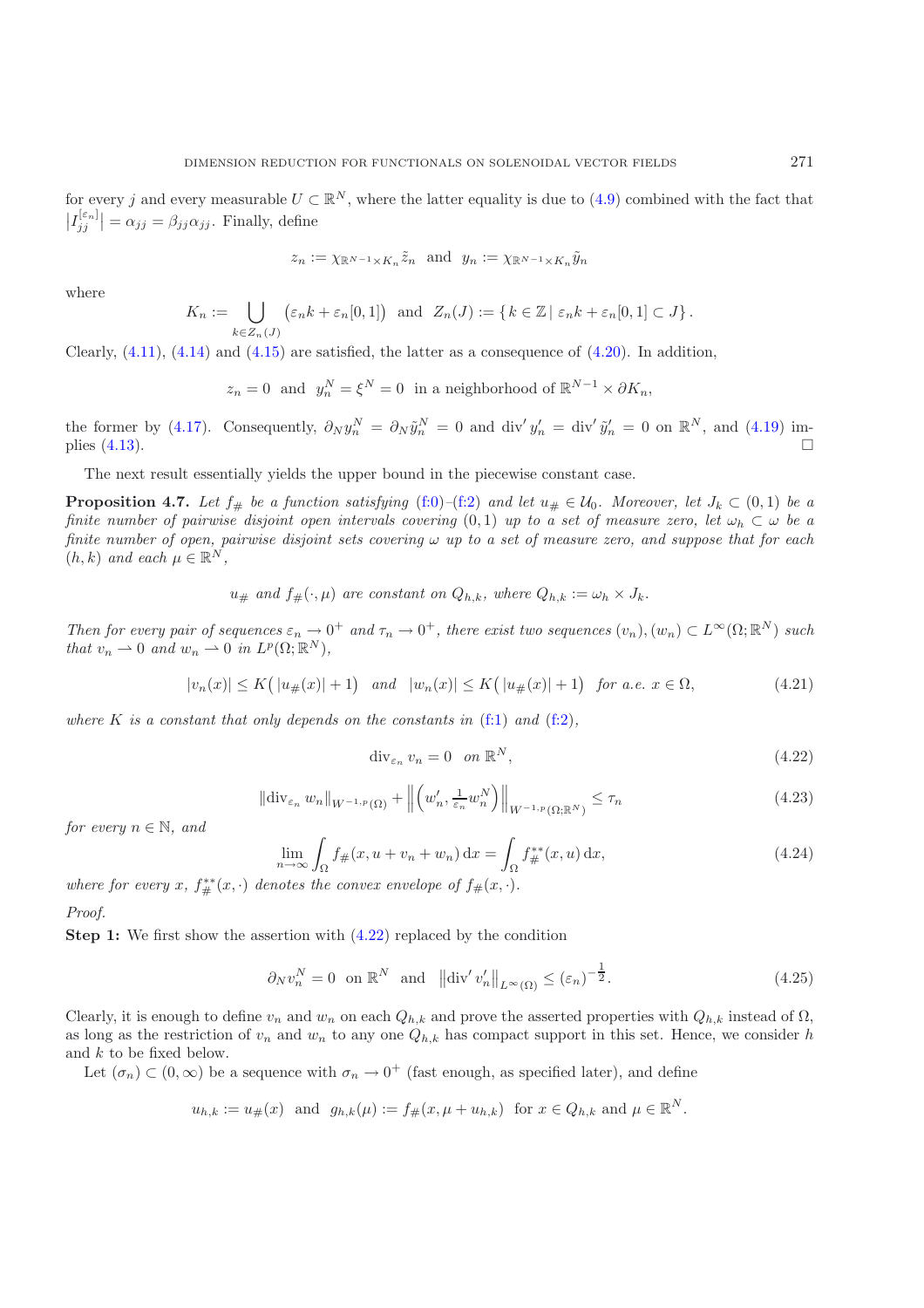By Lemmas [4.1](#page-2-1) and [4.2,](#page-2-0)  $0 \in \mathbb{R}^N$  can be written as a convex combination  $0 = \sum_{j=0}^m \theta_j \xi_j$  such that  $\xi_j - \xi_0$ ,  $j=1$  are linearly independent and  $j = 1, \ldots, m$ , are linearly independent and

$$
\sum_{j=0}^{m} \theta_j f_{\#}(x, \xi_j + u_{\#}(x)) = \sum_{j=0}^{m} \theta_j g_{h,k}(\xi_j) = g_{h,k}^{**}(0) = f_{\#}^{**}(x, u_{\#}(x)),
$$
\n(4.26)

for every  $x \in Q_{h,k}$ . Moreover, as a consequence of  $(4.2)$ ,

<span id="page-13-0"></span>
$$
\max_{j} |\xi_{j}| \le K(|u_{h,k}| + 1),\tag{4.27}
$$

<span id="page-13-2"></span>with a constant K only depending on the constants in [\(f:1\)](#page-1-3) and [\(f:2\)](#page-1-2). Proposition [4.6](#page-3-1) applied with  $J = J_k$ yields two sequences  $(y_n), (z_n) \subset L^{\infty}(\mathbb{R}^N; \mathbb{R}^N)$  such that  $y_n \to 0$  and  $z_n \to 0$  in  $L^p_{loc}$ ,

$$
|y_n(x)| \le K\big(|u_{h,k}| + 1\big) \text{ and } |z_n(x)| \le K\big(|u_{h,k}| + 1\big) \text{ for } x \in \mathbb{R}^N,
$$
\n(4.28)

$$
\partial_N y_n^N = \text{div}' y_n' = 0 \quad \text{on } \mathbb{R}^N,
$$
\n(4.29)

<span id="page-13-3"></span>
$$
\|\operatorname{div}_{\varepsilon_n} z_n\|_{W^{-1,p}(\Omega)} + \left\| \left( z_n', \frac{1}{\varepsilon_n} z_n^N \right) \right\|_{W^{-1,p}(\Omega; \mathbb{R}^N)} \le \sigma_n,
$$
\n(4.30)

<span id="page-13-6"></span><span id="page-13-1"></span> $y_n$  and  $z_n$  vanish in a neighborhood of  $\mathbb{R}^{N-1} \times \partial J_k$  (depending on n), (4.31)

and

$$
\lim_{n \to \infty} \int_{Q_{h,k}} g_{h,k}(y_n + z_n) \, dx = |Q_{h,k}| \sum_{j=0}^m \theta_j g_{h,k}(\xi_j), \tag{4.32}
$$

the latter due to  $(4.15)$  and Lebesgue's theorem. Together with  $(4.26)$ ,  $(4.32)$  yields that

<span id="page-13-4"></span>
$$
\lim_{n \to \infty} \int_{Q_{h,k}} g_{h,k}(y_n + z_n) \, dx = \int_{Q_{h,k}} g_{h,k}^{**}(0) \, dx.
$$
\n(4.33)

To obtain functions with compact support in  $Q_{h,k}$ , we have to cut off  $y_n$  and  $z_n$  near  $(\partial \omega_h) \times J_k$ . For this purpose choose a sequence of functions  $\eta_n \in C_c^{\infty}(\omega_h; [0, 1])$  in such a way that

$$
\eta_n \nearrow 1
$$
 pointwise and  $\|\nabla \eta_n\|_{L^{\infty}} \leq (\varepsilon_n)^{-\frac{1}{2}} \frac{1}{K(|u_{n,k}|+1)}.$ 

Below, we identify  $\eta_n$  with a function in  $C^{\infty}(\mathbb{R}^N)$  that is constant in  $x_N$ . In particular, we have that

$$
(1 - \eta_n)y_n \to 0 \quad \text{and} \quad (1 - \eta_n)z_n \to 0 \quad \text{pointwise a.e. on } Q_{h,k}.\tag{4.34}
$$

<span id="page-13-5"></span>We define

 $v_n := \eta_n y_n$  and  $w_n := \eta_n z_n$ .

By construction, these functions have compact support in  $Q_{h,k}$ ,  $v_n \rightharpoonup 0$  in  $L^p$  and  $w_n \rightharpoonup 0$  in  $L^p$ , and [\(4.28\)](#page-13-2) entails [\(4.21\)](#page-12-1). In addition, we have [\(4.25\)](#page-12-2), its second part since by [\(4.29\)](#page-13-3), div' $v'_n = (\nabla \eta_n) \cdot y'_n = (\nabla \eta_n) \cdot y_n$ and thus

$$
\left\|\text{div}' v_n'\right\|_{L^{\infty}} \leq \left\|\nabla \eta_n\right\|_{L^{\infty}} \left\|y_n\right\|_{L^{\infty}} \leq (\varepsilon_n)^{-\frac{1}{2}}.
$$

By Lebesgue's theorem, [\(4.33\)](#page-13-4) and [\(4.34\)](#page-13-5) yield [\(4.24\)](#page-12-3) for  $Q_{h,k}$  instead of  $Ω$ . Finally,

$$
\mathrm{div}_{\varepsilon_n}(\eta_n z_n) = (\nabla' \eta_n) \cdot z'_n + \eta_n \mathrm{div}_{\varepsilon_n} z_n,
$$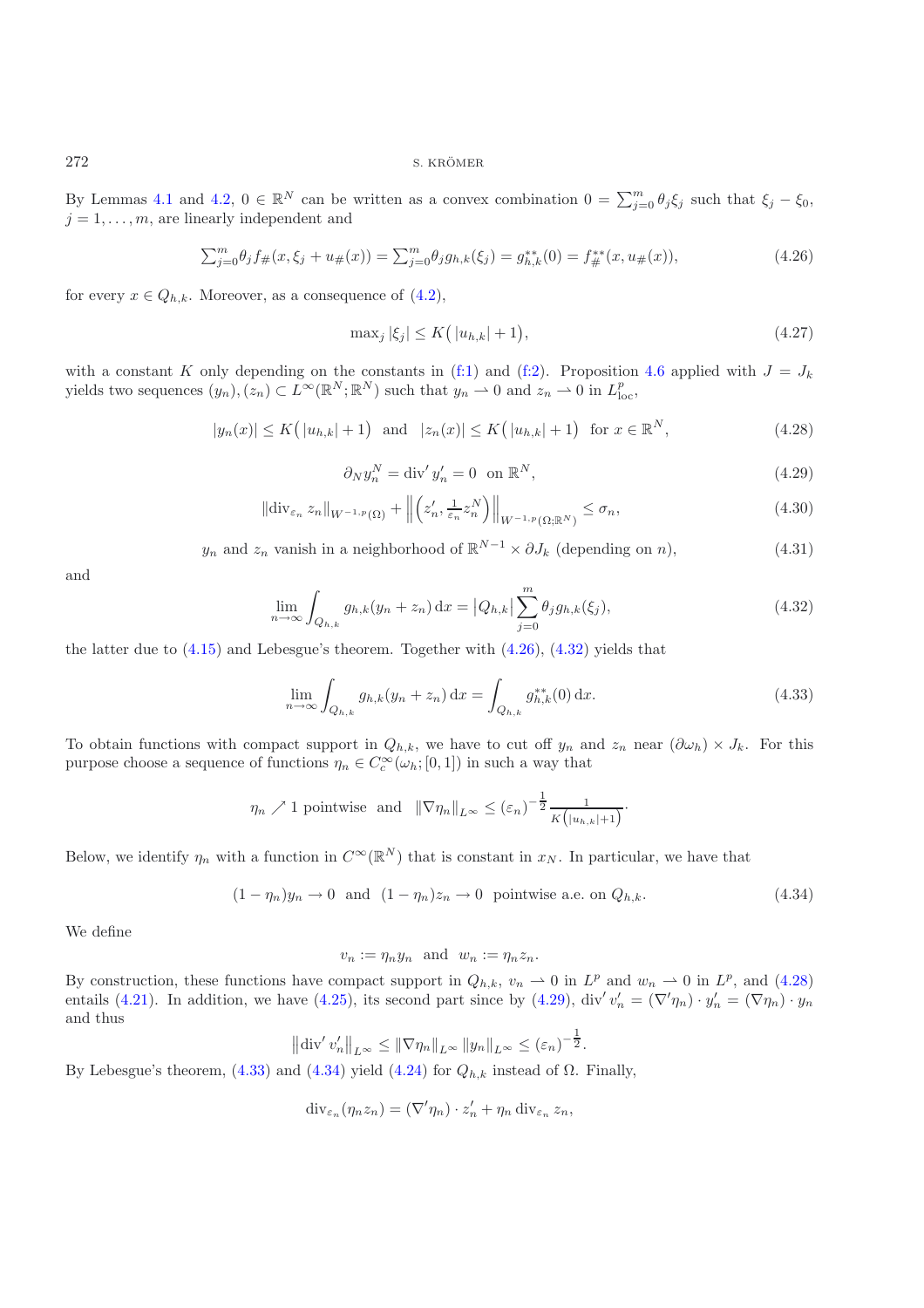whence

$$
\|\text{div}_{\varepsilon_n}(\eta_n z_n)\|_{W^{-1,p}(Q_{h,k})} + \left\| \left( (\eta_n z_n)' , \frac{1}{\varepsilon_n} (\eta_n z_n)^N \right) \right\|_{W^{-1,p}(Q_{h,k};\mathbb{R}^N)}
$$
  

$$
\leq \|\eta_n\|_{W^{2,\infty}(\mathbb{R}^N)} \left( \|\text{div}_{\varepsilon_n} z_n\|_{W^{-1,p}(\Omega)} + \left\| \left( z_n', \frac{1}{\varepsilon_n} z_n^N \right) \right\|_{W^{-1,p}(\Omega;\mathbb{R}^N)} \right) \leq \|\eta_n\|_{W^{2,\infty}(\mathbb{R}^N)} \sigma_n
$$

by [\(4.30\)](#page-13-6). With  $\sigma_n := \tau_n(\|\eta_n\|_{W^{2,\infty}})^{-1}$ , this gives [\(4.23\)](#page-12-4) for  $Q_{h,k}$  instead of  $Ω$ . **Step 2:** We still have to modify  $v_n$  to obtain  $(4.22)$  instead of  $(4.25)$ , while maintaining the other asserted properties. For  $x \in \mathbb{R}^N$  let

$$
\tilde{v}_n(x) := v_n(x) - \left(0, \varepsilon_n \int_0^{x_N} \mathrm{div}' v'_n(x', t) \, \mathrm{d}t\right)
$$

for  $x = (x', x_N) \in \Omega$ , with  $v_n$  as in the first step. Since  $\partial_N v_n = 0$ , we have div<sub>e</sub>  $\tilde{v}_n = 0$  on  $\Omega$  by construction, and due to the second part of [\(4.25\)](#page-12-2),

$$
||v_n - \tilde{v}_n||_{L^{\infty}} \le (\varepsilon_n)^{\frac{1}{2}} \to 0.
$$

As a consequence of the latter, [\(4.21\)](#page-12-1), [\(4.23\)](#page-12-4) and [\(4.24\)](#page-12-3) also hold for  $\tilde{v}_n$  instead of  $v_n$  (in case of (4.21) with a clightly larger constant) slightly larger constant).  $\square$ 

The proof of the upper bound in the general framework relies on approximation and the following well-known property of Carathéodory functions.

**Proposition 4.8** (Scorza-Dragoni, *e.g.* see [\[11\]](#page-17-25)). *Let*  $\Omega \subset \mathbb{R}^N$  *be open and bounded and let*  $f : \Omega \times \mathbb{R}^N \to \mathbb{R}$  *be a Carathéodory function. Then for every*  $\delta > 0$ , there exists a compact set  $\tilde{\Omega} \subset \Omega$  such that  $|\Omega \setminus \tilde{\Omega}| < \delta$  and f *is continuous on*  $\tilde{\Omega} \times \mathbb{R}^N$ .

**Proposition 4.9** (upper bound). Assume [\(f:0\)](#page-1-1)–[\(f:2\)](#page-1-2), let  $u \in \mathcal{U}_0$  and let  $\varepsilon_n \to 0^+$ . Then for every  $\delta > 0$ , there *exists a sequence*  $(u_n) \subset \mathcal{U}_{\varepsilon_n}$  *such that*  $u_n \to u$  *in*  $L^p(\Omega; \mathbb{R}^N)$ *, and* 

$$
\lim_{n \to \infty} \int_{\Omega} f(x, u_n) dx \le \int_{\Omega} f^{**}(x, u) dx + \delta.
$$
\n(4.35)

**Remark 4.10.** Since [\(f:2\)](#page-1-2) yields a bound on  $||u_n||_{L^p}$  independent of  $\delta$ , a diagonalization argument similar to the one in the third step of the proof below shows that the assertion of Proposition 4.9 stays true even the one in the third step of the proof below shows that the assertion of Proposition [4.9](#page-4-1) stays true even for  $\delta = 0$ .

*Proof of Proposition* [4.9](#page-4-1)*.* Using a series of approximations, the assertion is reduced to Proposition [4.6.](#page-3-1) Any expression of the form " $A \approx B$ " below means that  $A = B + e$ , with an error e whose modulus is controlled by a suitable fraction of  $\delta$ .

**Step 1:** Assume that  $u \in \mathcal{U}_0$  is continuous in  $\overline{\Omega}$  and f is continuous on  $\tilde{\Omega} \times \mathbb{R}^N$ , for some compact  $\tilde{\Omega} \subset \overline{\Omega}$ . We claim that in this case, there exists sequences  $(u_n) \subset \mathcal{U}_{\varepsilon_n}$  and  $(r_n) \subset L^p(\Omega;\mathbb{R}^N)$  such that  $u_n \to 0$  and  $r_n \to 0$ in  $L^p$ ,

$$
\lim_{n \to \infty} \int_{\tilde{\Omega}} f(x, u_n - r_n) dx = \lim_{n \to \infty} \int_{\tilde{\Omega}} f(x, u_n) dx \approx \int_{\tilde{\Omega}} f^{**}(x, u) dx \tag{4.36}
$$

<span id="page-14-1"></span><span id="page-14-0"></span>and

$$
|u_n(x) - r_n(x)| \le (2K+1)(|u(x)|+1) \quad \text{for a.e. } x \in \Omega,
$$
\n
$$
(4.37)
$$

where K is the constant in [\(4.28\)](#page-13-2) (which, unlike  $u_n$  and  $r_n$ , is independent of  $\tilde{\Omega}$ ).

For the proof, we divide  $\Omega$  into sets of the form  $Q_{h,k} = \omega_h \times J_k$  and define associated piecewise constant approximations of u and f as follows: For  $x \in Q_{h,k}$ , let  $u_{\#}(x) = (u_{\#}^1, \ldots, u_{\#}^N)(x)$  be given by

$$
u_{\#}^{j}(x) := \inf \left\{ \max \{u^{j}(y), 0\} \mid y \in Q_{h,k} \right\} + \sup \left\{ \min \{u^{j}(y), 0\} \mid y \in Q_{h,k} \right\},\
$$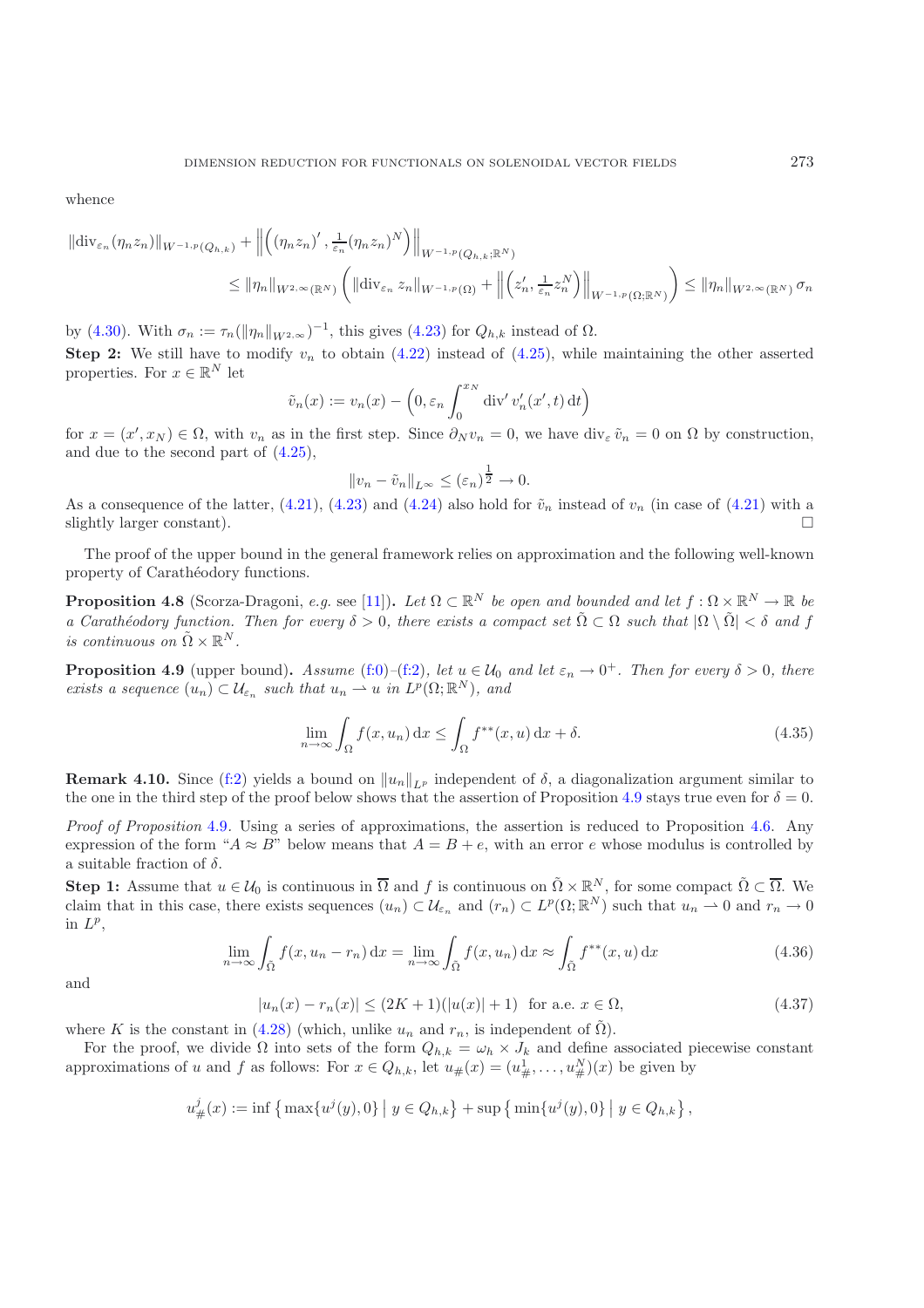for  $j = 1, ..., N$ , whence  $u_{\#}$  is a piecewise constant function in  $\mathcal{U}_0$  such that  $|u_{\#}^j| \leq |u^j|$ . Moreover, for  $x \in Q_{h,k}$ let

$$
f_{\#}(x,\cdot) := f(x_{h,k},\cdot) \text{ with a fixed } x_{h,k} \in \left\{ \begin{array}{ll} \tilde{\Omega} \cap Q_{h,k} & \text{if } |\tilde{\Omega} \cap Q_{h,k}| > 0, \\ Q_{h,k} & \text{otherwise.} \end{array} \right.
$$

Note that  $x_{h,k}$  can always be chosen in such a way that  $f_{\#}$  satisfies [\(f:1\)](#page-1-3) and [\(f:2\)](#page-1-2) with the original constants. In the following, let

<span id="page-15-0"></span>
$$
S := \overline{B_R(0)} \subset \mathbb{R}^N, \quad \text{with } R := (2K+1)(\|\tilde{u}\|_{L^{\infty}(\tilde{\Omega};\mathbb{R}^N)}+1),
$$

where K is the constant in [\(4.28\)](#page-13-2). If the mesh size (the maximal side length of the boxes  $Q_{h,k}$ ) is small enough, we get that

$$
\max_{x \in \tilde{\Omega}} |u(x) - u_{\#}(x)| \approx 0 \quad \text{and} \quad \max_{x \in \tilde{\Omega}, \ \mu \in S} |f(x, \mu) - f_{\#}(x, \mu)| \approx 0 \tag{4.38}
$$

by the uniform continuity of u and f on compact sets. With the sequences  $v_n$  and  $w_n$  of Proposition [4.6,](#page-3-1) using [\(4.38\)](#page-15-0), [\(4.21\)](#page-12-1) and the uniform continuity of f on  $\tilde{\Omega} \times S$ , we thus have that

$$
\int_{\tilde{\Omega}} f(x, u + v_n + w_n) dx \approx \int_{\tilde{\Omega}} f(x, u_{\#} + v_n + w_n) dx \approx \int_{\tilde{\Omega}} f_{\#}(x, u_{\#} + v_n + w_n) dx
$$

uniformly in n. Similarly, [\(4.38\)](#page-15-0) and the uniform continuity of  $f^{**}$  on  $\tilde{\Omega} \times S$  yield that

$$
\int_{\tilde{\Omega}} f^{**}(x, u) dx \approx \int_{\tilde{\Omega}} f^{**}(x, u_{\#}) dx \approx \int_{\tilde{\Omega}} f^{**}_{\#}(x, u_{\#}) dx.
$$

Here, note that if f is uniformly continuous on  $\tilde{\Omega} \times \{K\mu + \eta \mid \mu \in S, \eta \in \overline{B}_1(0)\}$ , then  $f^{**}$  is uniformly continuous on  $\tilde{\Omega} \times S$  as a consequence of Lemma [4.2.](#page-2-0) Together with [\(4.24\)](#page-12-3), we infer that

<span id="page-15-1"></span>
$$
\lim_{n \to \infty} \int_{\tilde{\Omega}} f(x, u + v_n + w_n) \, dx \approx \int_{\tilde{\Omega}} f^{**}(x, u) \, dx. \tag{4.39}
$$

Finally, by Lemmas [2.3](#page-3-0) and [2.9](#page-4-1) applied to u and  $w_n$ , respectively, there exists a sequence  $(r_n) \subset L^p(\Omega;\mathbb{R}^N)$ such that  $r_n \to 0$  in  $L^p$  and  $\text{div}_{\varepsilon_n}(u + w_n + r_n) = 0$  on  $\Omega$ . By Lebesgue's theorem, [\(f:0\)](#page-1-1) and [\(f:1\)](#page-1-3), we have that

$$
\lim_{n \to \infty} \int_{\Omega} f(x, u + v_n + w_n) dx = \lim_{n \to \infty} \int_{\Omega} f(x, u + v_n + w_n + r_n) dx,
$$
\n(4.40)

also using that  $u \in L^p$  is fixed and  $(v_n)$ ,  $(w_n)$  are bounded in  $L^{\infty}$ . Combining [\(4.39\)](#page-15-1) and [\(4.40\)](#page-15-2), we infer [\(4.36\)](#page-14-0) for  $u_n := u + v_n + w_n + r_n$ , and [\(4.37\)](#page-14-1) is a consequence of [\(4.28\)](#page-13-2) and the fact that  $|u_{\#}| \leq |u|$  a.e. in  $\Omega$ .

**Step 2:** Assume that  $u \in \mathcal{U}_0$  is continuous in  $\overline{\Omega}$ .

As a consequence of Proposition [4.8,](#page-4-0) there exists a compact subset  $\tilde{\Omega}$  of  $\Omega$  such that f is continuous on  $\tilde{\Omega} \times \mathbb{R}^N$ , and  $|\Omega \setminus \tilde{\Omega}|$  is small enough such that

<span id="page-15-3"></span><span id="page-15-2"></span>
$$
\int_{\Omega \setminus \tilde{\Omega}} |f^{**}(x, u)| \, \mathrm{d}x \approx 0 \tag{4.41}
$$

and

<span id="page-15-4"></span>
$$
\sup_{v \in V} \int_{\Omega \setminus \tilde{\Omega}} |f(x, v(x))| \, \mathrm{d}x \approx 0,\tag{4.42}
$$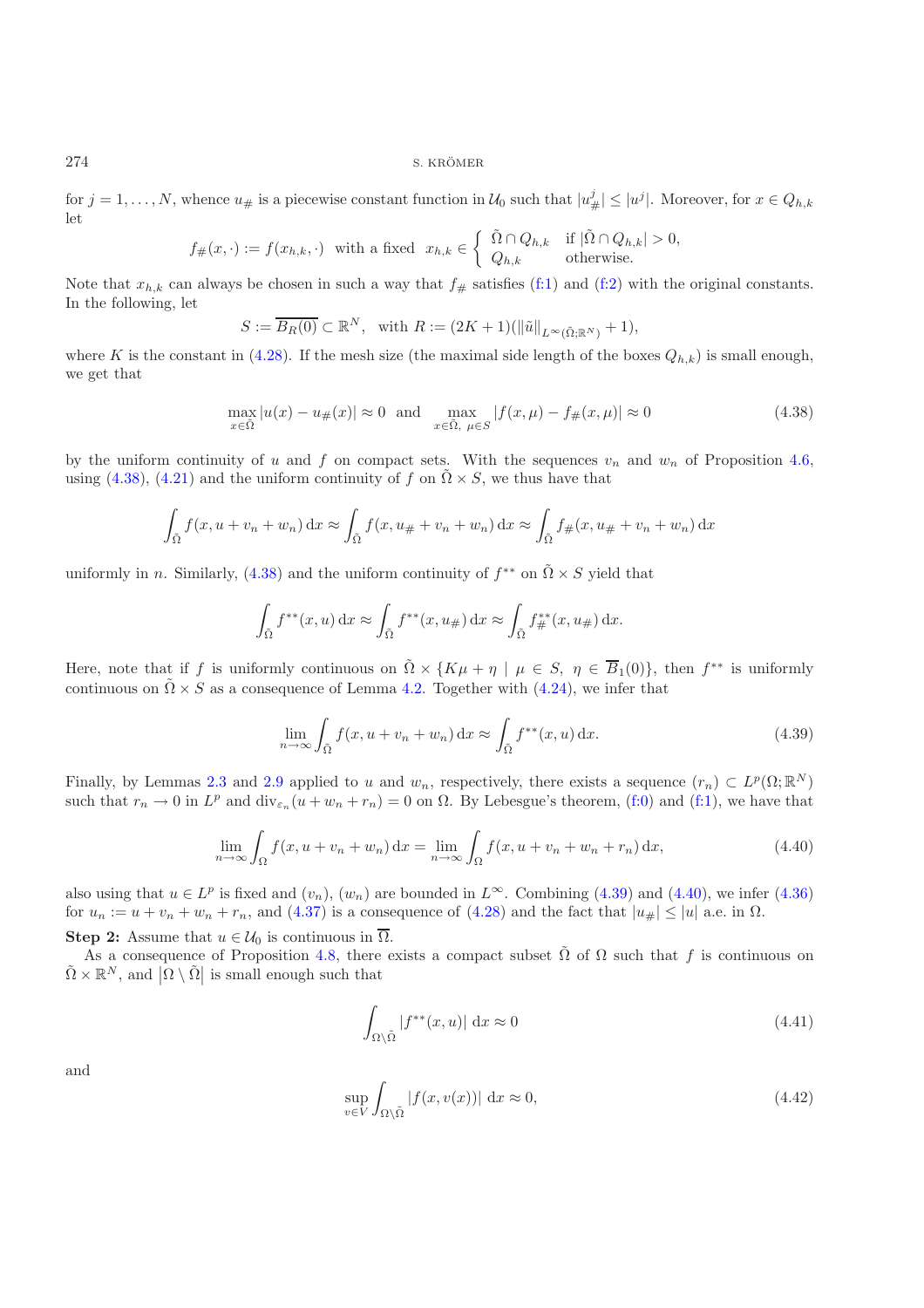where  $V := \{v \in L^p(\Omega; \mathbb{R}^N) \mid |v| \leq (2K+1)(|u|+1) \text{ a.e.}\}\.$  Here, note that the set  $\{f(\cdot, v(\cdot)) \mid v \in V\} \subset L^1(\Omega)$ is equiintegrable by [\(f:1\)](#page-1-3). With the sequences  $(u_n) \subset \mathcal{U}_{\varepsilon_n}$  and  $(r_n) \subset L^p(\Omega; \mathbb{R}^N)$  of Step 1, we thus have that

$$
\lim_{n \to \infty} \int_{\Omega} f(x, u_n - r_n) = \lim_{n \to \infty} \int_{\Omega} f(x, u_n) \approx \int_{\Omega} f^{**}(x, u)
$$

due to [\(4.36\)](#page-14-0), [\(4.41\)](#page-15-3), [\(4.37\)](#page-14-1) and [\(4.42\)](#page-15-4).

**Step 3:** The general case.

By Lemma [2.1,](#page-2-1) there exists a sequence  $(\tilde{u}_k) \subset \mathcal{U}_0 \cap C(\bar{\Omega}; \mathbb{R}^N)$  with  $\tilde{u}_k \to u$  in  $L^p(\Omega)$ . Let  $(\tilde{u}_{k,n}) \subset \mathcal{U}_{\varepsilon_n}$ and  $(\tilde{r}_{k,n}) \subset L^p(\Omega;\mathbb{R}^N)$  denote the sequences corresponding to  $\tilde{u}_k$  obtained in the previous step. By [\(4.37\)](#page-14-1),  $\tilde{u}_{k,n} - \tilde{r}_{k,n}$  is bounded in  $L^p$ , uniformly in k and n. Since  $\tilde{u}_{k,n} - \tilde{r}_{k,n} \to u_k$  in  $L^p$  as  $n \to \infty$ ,  $\tilde{u}_k \to u$  in  $L^p$  as  $k \to \infty$ ,  $\tilde{r}_{k,n} \to 0$  in  $L^p$  as  $n \to \infty$ , and

$$
\lim_{n \to \infty} \int_{\Omega} f(x, \tilde{u}_{k,n}) \approx \int_{\Omega} f^{**}(x, \tilde{u}_k) \underset{k \to \infty}{\longrightarrow} \int_{\Omega} f^{**}(x, u),
$$

there exist diagonal sequences

 $u_n := \tilde{u}_{k(n),n} \in \mathcal{U}_{\varepsilon_n}$  and  $r_n := \tilde{r}_{k(n),n} \in L^p(\Omega;\mathbb{R}^N)$ 

with  $k(n) \to \infty$  slow enough such that  $u_n - r_n \to u$  in  $L^p$ ,  $r_n \to 0$  in  $L^p$ , and

$$
\lim_{n \to \infty} \int_{\Omega} f(x, u_n) \approx \int_{\Omega} f^{**}(x, u).
$$

Here, note that since the dual of  $L^p$  is separable, the weak topology on bounded subsets of  $L^p$  is metrizable, which allows us to extract a weakly convergent diagonal subsequence from a sequence of equibounded weakly convergent sequences using the associated metric.  $\Box$ 

**Remark 4.11.** It is natural to ask whether our result also holds for functionals on Div-free matrix fields (*i.e.*, each column is divergence-free). The approach presented here extends in a straightforward way to fields with values in  $\mathbb{R}^{N\times M}$  for  $M \leq N-1$ , but it does not work for  $M \geq N$ . In fact, our construction for the upper bound, based on Carath´eodory's theorem, can only be expected to work if Div-quasiconvexity implies convexity. Here, note that Div-quasiconvexity (or S-quasiconvexity in the terminology of [\[27\]](#page-17-26)) always implies convexity along directions of rank  $\leq N-1$ . For similar reasons, more general differential constraints of the form  $Au = 0$  are out of reach at the moment, certainly if A-quasiconvexity (as defined in [\[14](#page-17-15)]) does not imply convexity. We expect that in such cases, the convex envelope in Theorem [1.1](#page-2-1) has to be replaced by a suitable variant of a quasiconvex envelope. We hope to address this in a future work, maybe for Div-free matrix fields with  $M \geq N$  as a first step.

*Acknowledgements*. I am grateful to Irene Fonseca, who suggested this topic, and to Martin Kruzik, for useful discussions and remarks on the subject. Part of the research was carried out during a stay at Carnegie Mellon University in Pittsburgh, made possible by the financial support of the Deutsche Forschungsgemeinschaft (fellowship KR 3544/1-2) and the hospitality of the Center for Nonlinear Analysis (NSF Grants Nos. DMS-0405343 and DMS-0635983).

#### **REFERENCES**

- <span id="page-16-0"></span>[1] A. Alama, L. Bronsard and B. Galvão-Sousa, Thin film limits for Ginzburg-Landau for strong applied magnetic fields. SIAM J. Math. Anal. **42** (2010) 97–124.
- <span id="page-16-1"></span>[2] N. Ansini and A. Garroni, Γ-convergence of functionals on divergence-free fields. ESAIM: COCV **13** (2007) 809–828.
- <span id="page-16-2"></span>[3] J.M. Ball, A version of the fundamental theorem for young measures, in PDEs and continuum models of phase transitions – Proceedings of an NSF-CNRS joint seminar held in Nice, France, January 18–22, 1988, Lect. Notes Phys. **344**, M. Rascle, D. Serre and M. Slemrod Eds., Springer, Berlin etc. (1989) 207–215.